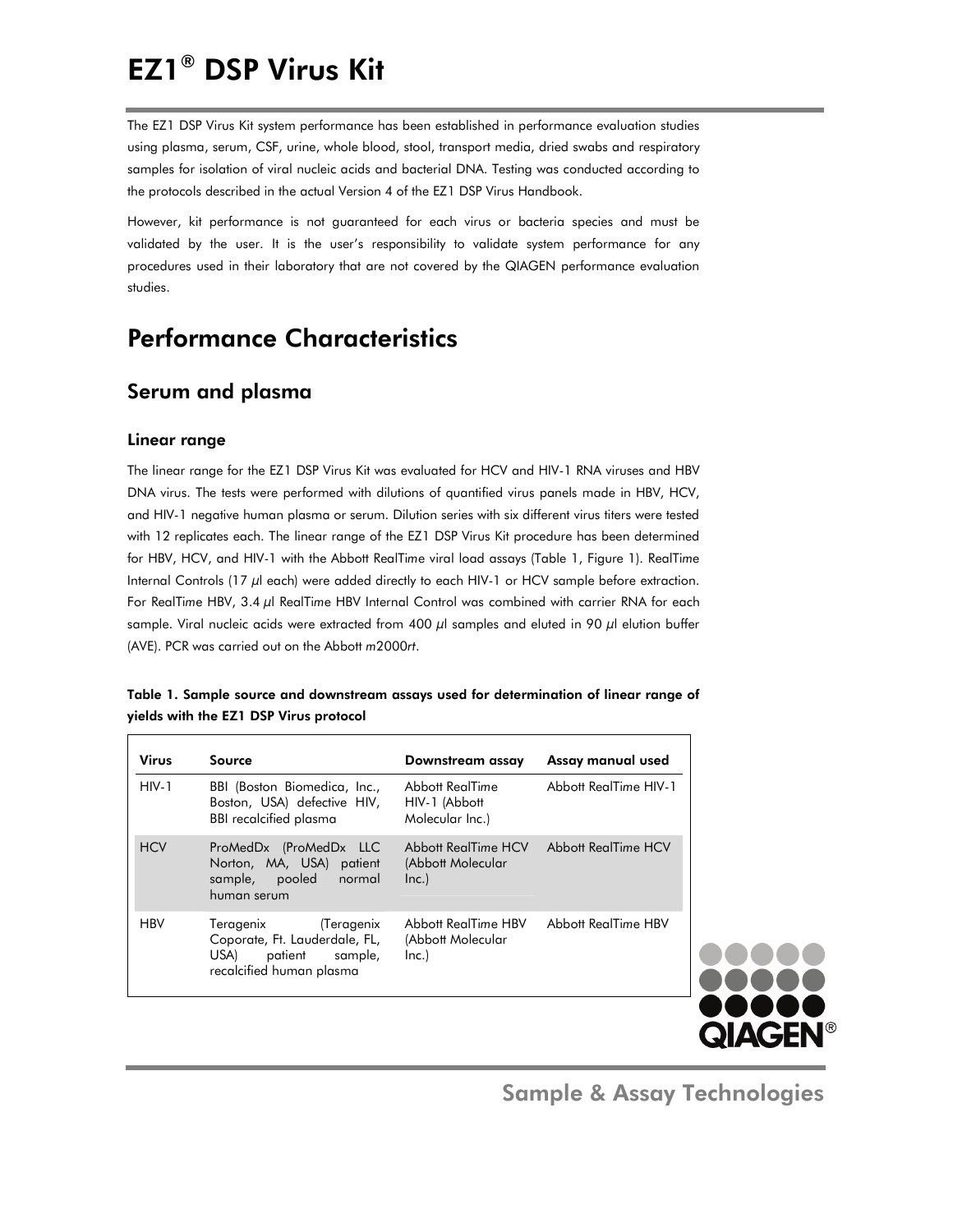

Figure1. Linear range of yields using the EZ1 DSP Virus protocol. The linear range of the EZ1 DSP Virus protocol was determined using viral dilution series and Abbott RealTi*m*e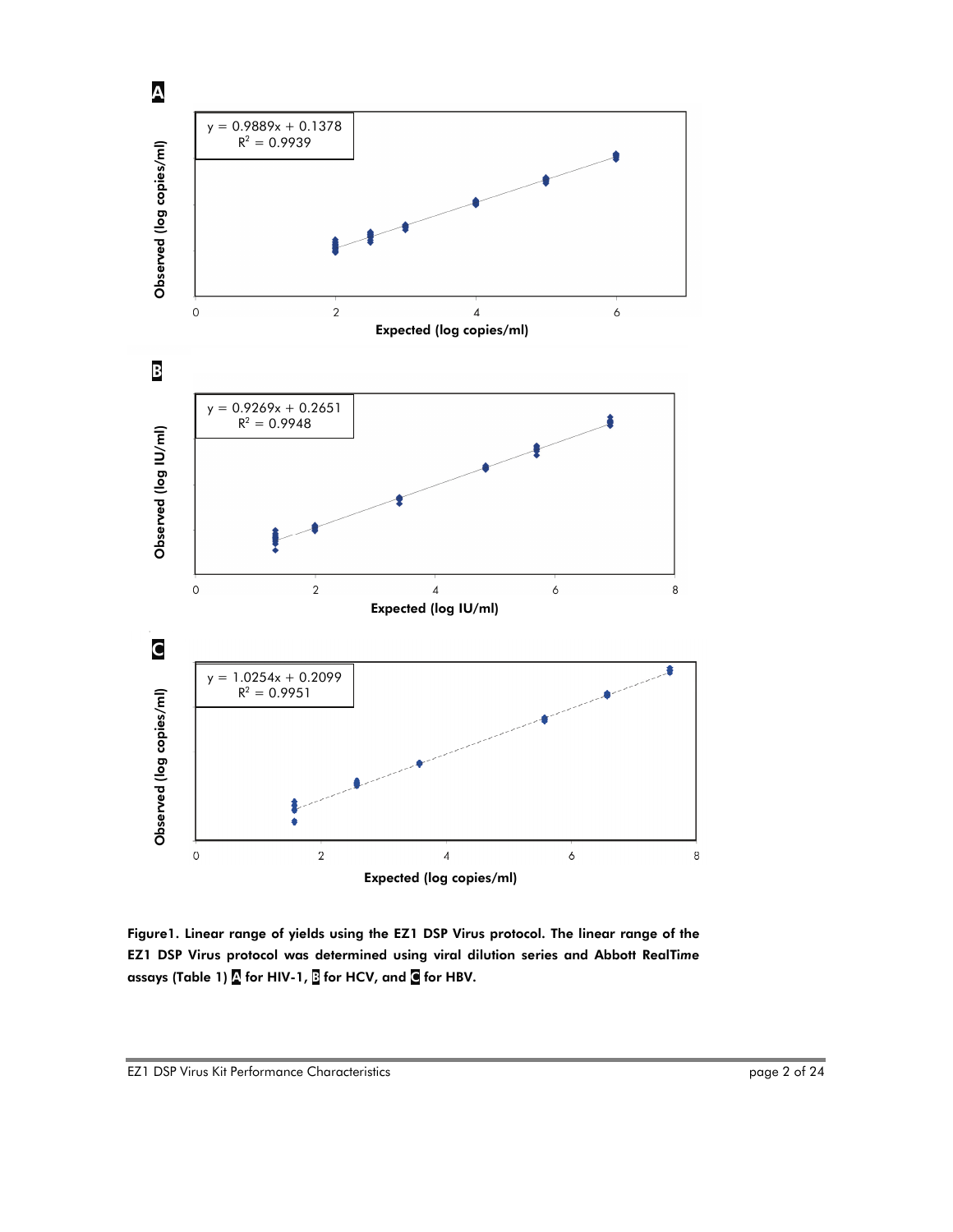# Precision

Standard deviations and coefficients of variations (CVs) were determined for HIV-1, HCV, and HBV dilution series in the linear range of the appropriate downstream assays. For precision analysis, the same downstream assays were used as for determination of the linear range (Table 1). The interassay precision data are shown in Tables 2–4. For each panel member, 12 replicates were extracted in 12 separate runs on the BioRobot EZ1 DSP. PCR was carried out in 2 runs of 6 replicates each on the Abbott *m*2000*rt*.

| Panel<br>member | n  | Copies/ml | CV (%) | log<br>copies/ml | SD (log<br>copies/ml) |
|-----------------|----|-----------|--------|------------------|-----------------------|
| 1               | 12 | 148       | 40     | 2.17             | 0.17                  |
| $\overline{2}$  | 12 | 426       | 26     | 2.63             | 0.13                  |
| 3               | 12 | 1082      | 14     | 3.03             | 0.06                  |
| $\overline{4}$  | 11 | 11,506    | 14     | 4.06             | 0.06                  |
| 5               | 12 | 116,145   | 15     | 5.07             | 0.07                  |
| 6               | 12 | 1,300,669 | 16     | 6.11             | 0.08                  |

Table 2. Inter-assay precision of the EZ1 DSP Virus protocol using the Abbott RealTi*m*e HIV-1 assay

| Table 3. Inter-assay precision of the EZ1 DSP Virus protocol using the Abbott RealTime |  |  |  |  |
|----------------------------------------------------------------------------------------|--|--|--|--|
| <b>HCV</b> assay                                                                       |  |  |  |  |

| Panel          |         |           |        |           | SD (log |
|----------------|---------|-----------|--------|-----------|---------|
| member         | n       | U/m       | CV (%) | log IU/ml | IU/ml   |
| 1              | $12 \,$ | 39        | 56     | 1.59      | 0.27    |
| $\overline{2}$ | 12      | 122       | 22     | 2.09      | 0.10    |
| 3              | 12      | 2331      | 16     | 3.37      | 0.08    |
| $\overline{4}$ | 11      | 51,582    | 12     | 4.71      | 0.05    |
| 5              | 12      | 357,547   | 23     | 5.55      | 0.11    |
| 6              | 12      | 5,505,964 | 24     | 6.74      | 0.10    |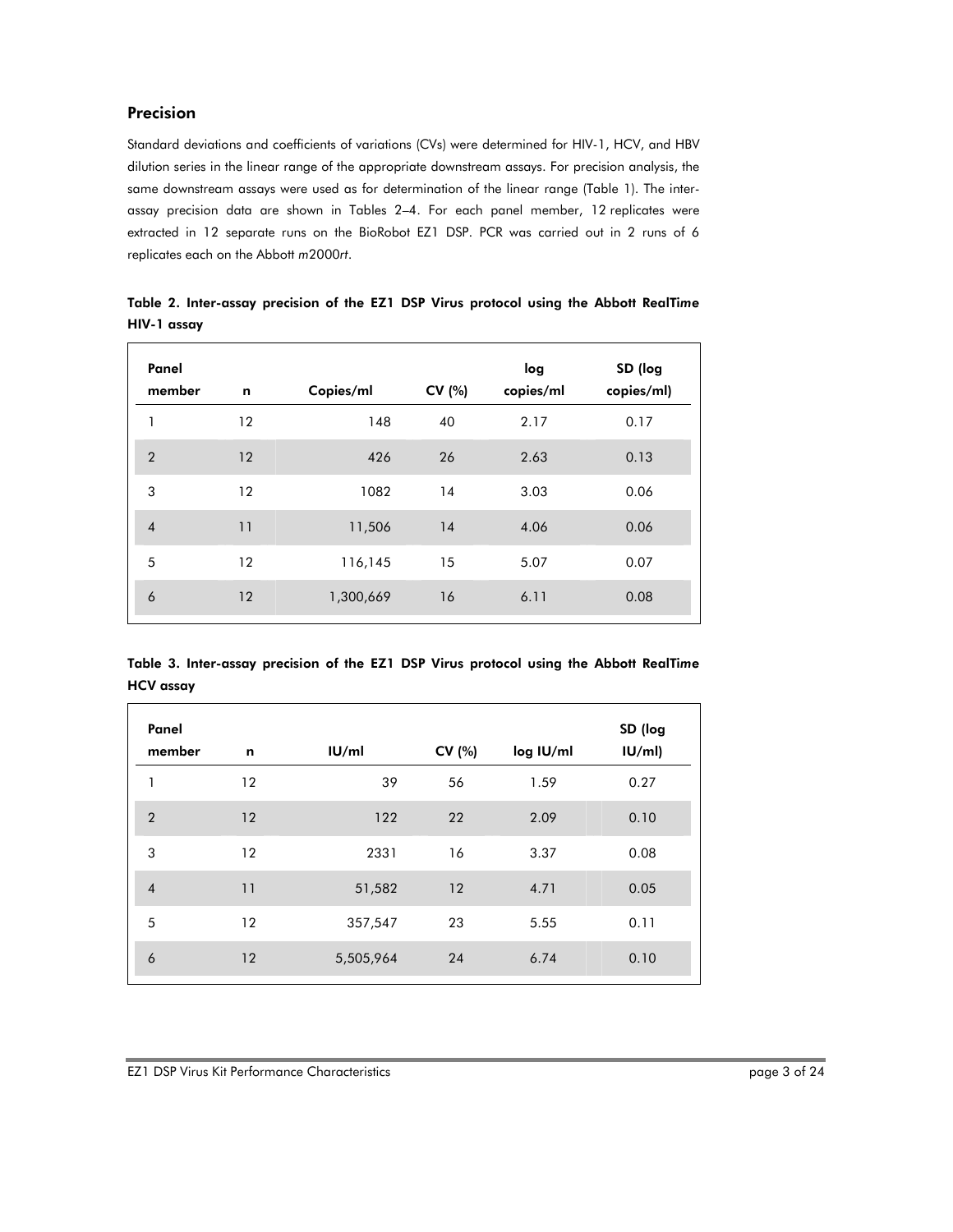| Panel<br>member | n       | Copies/ml  | CV (%) | log copies/ml | SD (log<br>copies/ml) |
|-----------------|---------|------------|--------|---------------|-----------------------|
| 1               | $12 \,$ | 22         | 60     | 1.34          | 0.34                  |
| $\overline{2}$  | 12      | 357        | 16     | 2.55          | 0.07                  |
| 3               | 12      | 2835       | 7      | 3.45          | 0.03                  |
| $\overline{4}$  | 11      | 280,221    | 10     | 5.45          | 0.05                  |
| 5               | 12      | 3,311,311  | 12     | 6.52          | 0.05                  |
| 6               | 12      | 40,040,547 | 14     | 7.60          | 0.06                  |

Table 4. Inter-assay precision of the EZ1 DSP Virus protocol using the Abbott RealTi*m*e HBV assay

### Detection limit

The detection limit was determined by the 95% probit value for the EZ1 DSP Virus system using HIV-1 WHO international virus standard 97/656, HBV WHO international virus standard 97/746, and quantified CMV cell-culture supernatant. The detection limit was determined by processing dilution series of the appropriate viruses. The viruses were diluted in HIV-, HBV-, and CMV-negative normal human EDTA plasma pool. Each dilution step was prepared in at least 3 independent runs with at least 6 replicates per dilution. 400  $\mu$ l plasma was used for sample preparation on the BioRobot EZ1 DSP with elution in 60  $\mu$ l.

*artus*® HBV PCR Kits were used for detection of HBV DNA and *artus*® CMV PCR Kits for detection of CMV DNA. The samples were analyzed on a LightCycler® 1.2 Instrument (Roche), a Rotor-Gene® 3000 (Corbett Research), and an ABI PRISM® 7000 SDS (Applied Biosystems). The COBAS® Amplicor® HIV-1Monitor® Test (version 1.5) was used for detection of HIV RNA using the COBAS Amplicor Analyzer. The combined data for all samples were evaluated using probit analysis. The data are presented in Tables 5–6, with representative probit plots in Figures 2–3.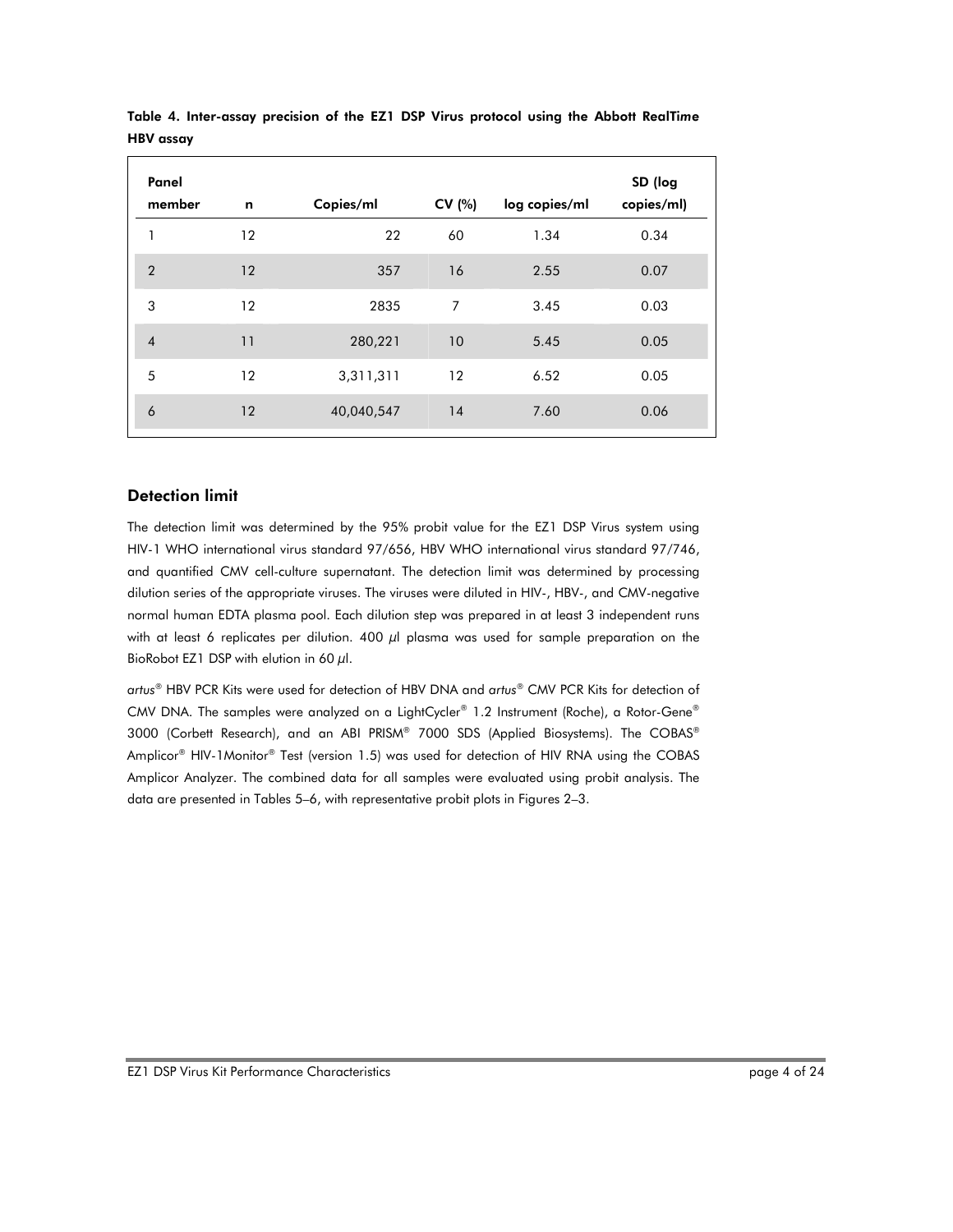| <b>Virus</b> | Input titer                        | <b>Hits</b><br>(LightCycler) | <b>Hits</b><br>(Rotor-Gene) | <b>Hits</b><br>(ABI PRISM) |
|--------------|------------------------------------|------------------------------|-----------------------------|----------------------------|
| <b>HBV</b>   | 95% probit value<br>(IU/ml)        | 45.7                         | 14.4                        | 13.2                       |
|              | Confidence interval<br>(IU/ml)     | 28-102                       | $9.5 - 26.5$                | $9.0 - 23.1$               |
| <b>CMV</b>   | 95% probit value<br>(copies/ml)    | 67.2                         | 21.8                        | 38.3                       |
|              | Confidence interval<br>(copies/ml) | 41.8-142                     | $14.5 - 44.1$               | 21.5-89.8                  |

Table 5. Detection limit of HBV and CMV DNA using the EZ1 DSP Virus system and *artus®* PCR Kits



Figure 2. Probit analysis for detection of CMV DNA using the EZ1 DSP Virus system and the *artus*® CMV RG PCR Kit. Viral nucleic acids were purified using the EZ1 DSP Virus system, and the *artus*® CMV PCR RG Kit was used for detection of CMV DNA on the Rotor-Gene 3000. The 95% probit value was 21.8 copies/ml.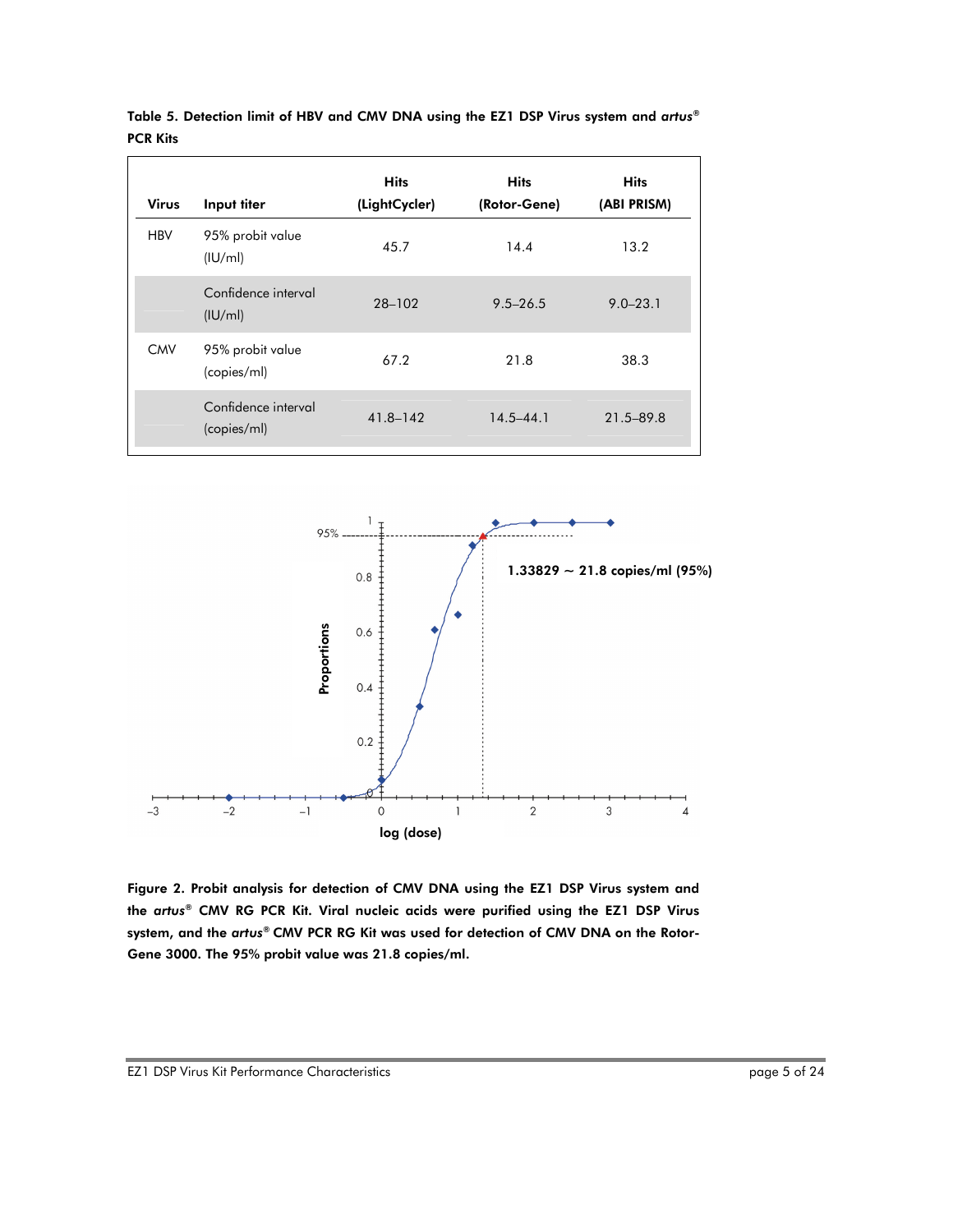| Input titer (IU/ml)         | <b>Hits</b> |
|-----------------------------|-------------|
| 95% probit value (IU/ml)    | 114.5       |
| Confidence interval (IU/ml) | 82.9–194.3  |

Table 6. Detection limit of HIV RNA using the EZ1 DSP Virus system and the COBAS Amplicor HIV-1 Monitor Test, version 1.5



log (dose)

Figure 3. Probit analysis for detection of HIV RNA using the EZ1 DSP Virus system and the COBAS Amplicor HIV-1 Monitor Test, Version 1.5. Viral nucleic acids were purified using the EZ1 DSP Virus system, with 400  $\mu$ l sample input and 60  $\mu$ l elution. The COBAS Amplicor HIV-1 Monitor Test was used for detection of HIV RNA on the COBAS Amplicor Analyzer in the ultrasensitive mode. The 95% probit value was 114.5 IU/ml.

#### Exclusion of sample carryover

Nine runs each on the BioRobot EZ1 DSP, EZ1 Advanced, and EZ1 Advanced XL instruments were performed to evaluate the risk of cross-contamination events during and between EZ1 DSP Virus procedures. The tests were performed using a quantified parvovirus B19 patient sample. The viral load of positive samples used for the carryover tests was  $1.0 \times 10^8$  IU/ml. For dilution of positive samples and, as negative control samples, a human parvovirus B19 negative EDTA plasma pool was used.

To detect sample-to-sample carryover, 2 runs were performed on each instrument with an alternating checkerboard setup of negative and highly positive samples. Every third run was performed using all negative samples to monitor possible run-to-run carryover. This sample setup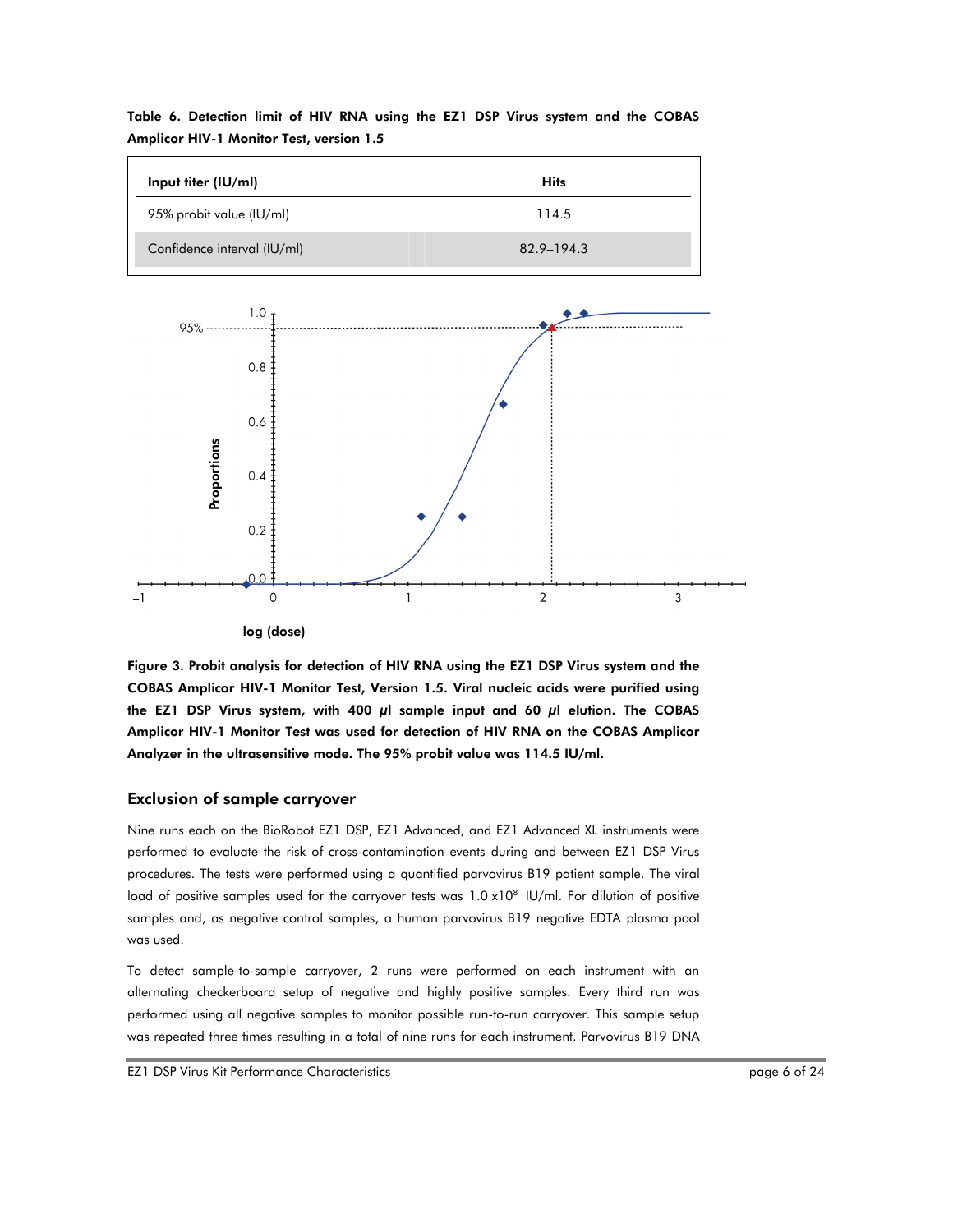was detected and quantitated using the CE-IVD-marked *artus*® Parvo B19 RG PCR Kit on the Rotor-Gene 3000. The analytical detection limit of the *artus*® Parvo B19 RG PCR Kit is determined to be 0.2 IU/ $\mu$ l in the eluate (p = 0.05). This indicates that there is a 95% probability that 0.2 IU/ $\mu$ l in the eluate will be detected.

All of the highly positive samples were detected positive using the *artus*® Parvo B19 RG PCR Kit. All negative samples, in the checkerboard runs and the all-negative runs, were unresponsive (Table 7 shows the results on the BioRobot EZ1 DSP). These experiments demonstrate that the EZ1 DSP Virus protocol provide no sample carryover under these conditions.

|                | Position |              |       |                         |       |       |  |  |  |
|----------------|----------|--------------|-------|-------------------------|-------|-------|--|--|--|
| Run            | 1        | $\mathbf{2}$ | 3     | $\overline{\mathbf{4}}$ | 5     | 6     |  |  |  |
| 1              | 15.47    | Χ            | 15.41 | Χ                       | 15.36 | Χ     |  |  |  |
| $\overline{2}$ | Χ        | 15.48        | Χ     | 15.53                   | χ     | 15.32 |  |  |  |
| 3              | χ        | X            | χ     | χ                       | Χ     | X     |  |  |  |
| 4              | 15.35    | X            | 15.2  | χ                       | 15.27 | χ     |  |  |  |
| 5              | Χ        | 15.21        | χ     | 15.13                   | χ     | 15.43 |  |  |  |
| 6              | χ        | χ            | χ     | χ                       | χ     | χ     |  |  |  |
| $\overline{7}$ | 15.62    | X            | 15.48 | χ                       | 15.23 | χ     |  |  |  |
| 8              | χ        | 15.31        | X     | 15.83                   | χ     | 15.62 |  |  |  |
| 9              | χ        | χ            | Χ     | χ                       | χ     | Χ     |  |  |  |

Table 7. Cross-contamination test setup and  $C<sub>T</sub>$  values for detection of parvovirus B19 DNA using the BioRobot EZ1 DSP

Mean C<sub>T</sub> value of all samples =  $15.40 \pm 0.18$  (CV = 1.14%)

X: Unresponsive after 45 PCR cycles.

#### **Stability**

The stability of viral RNA and DNA in eluates generated using the EZ1 DSP Virus Kit was determined. Human EDTA plasma was spiked with 1x10<sup>3</sup> IU/ml HCV AcroMetrix OptiQuant® HCV RNA and Parvo B19 VQC standard material. Per test time point and incubation condition, 18 replicates were processed using the EZ1 DSP Virus system. Eluates containing Parvo B19 DNA and HCV RNA were incubated for up to 6 hours at 30°C, up to 14 days at 4°C, up to 12 weeks at – 20°C, and up to 9 months at –80°C. The study is still ongoing. The eluates were analyzed using a validated in-house HCV RT-PCR and the *artus*® Parvo B19 RG PCR. One RT-PCR failure out of 18 replicates was observed for HCV RNA after storage at 4°C for 14 days (Figure 4).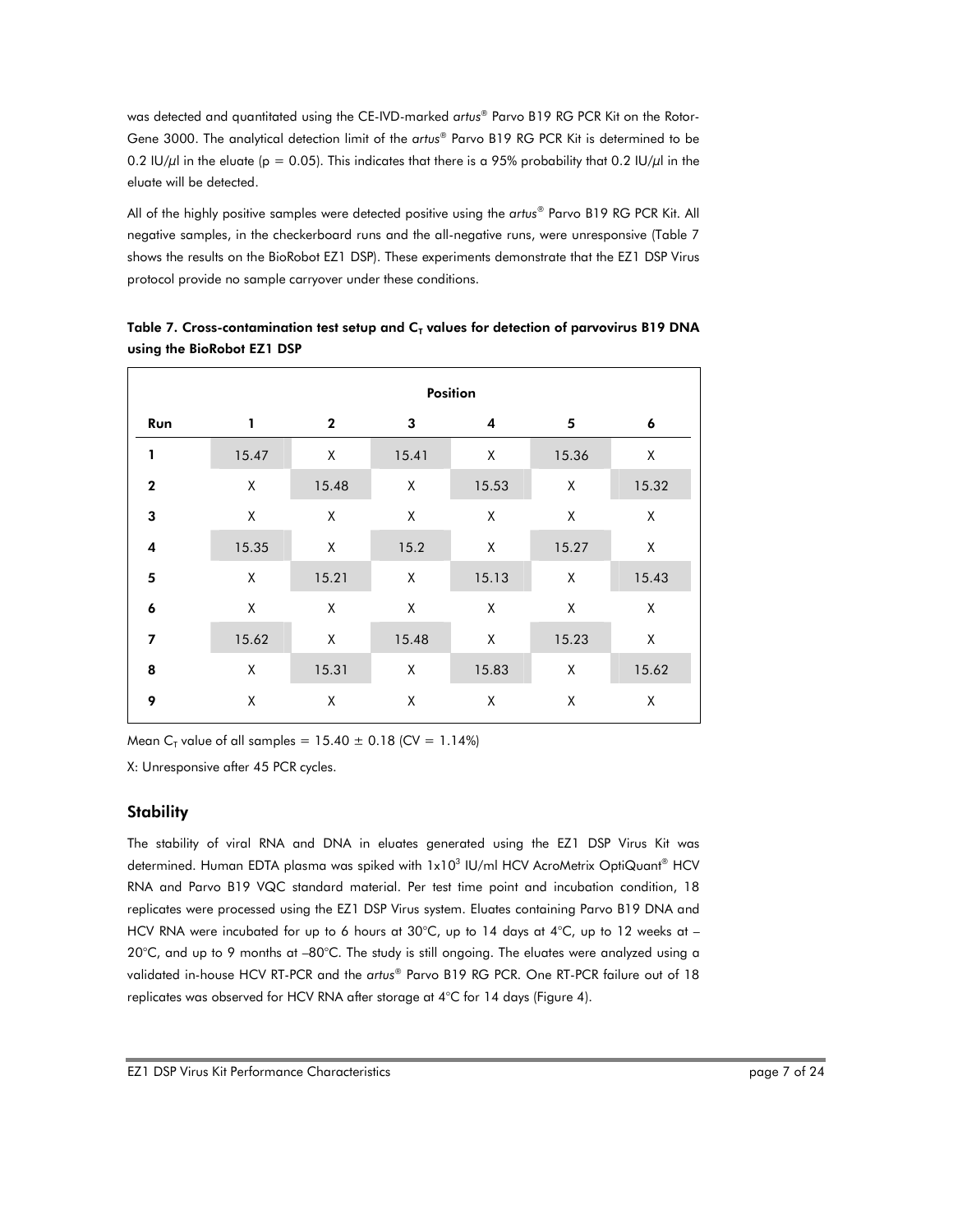



Figure 4. Stability of viral nucleic acids. The stability of viral RNA and DNA in eluates generated using the EZ1 DSP Virus Kit was determined for A HCV RNA and B Parvo B19 DNA.

### Reproducibility

The reproducibility was determined using 3 BioRobot EZ1 DSP instruments running on 3 different days (see Table 8, next page). For each test (A–G), 12 replicates were processed in 2 runs on the BioRobot EZ1 DSP. Human EDTA plasma was spiked with 1x104 IU/ml AcroMetrix OptiQuant HCV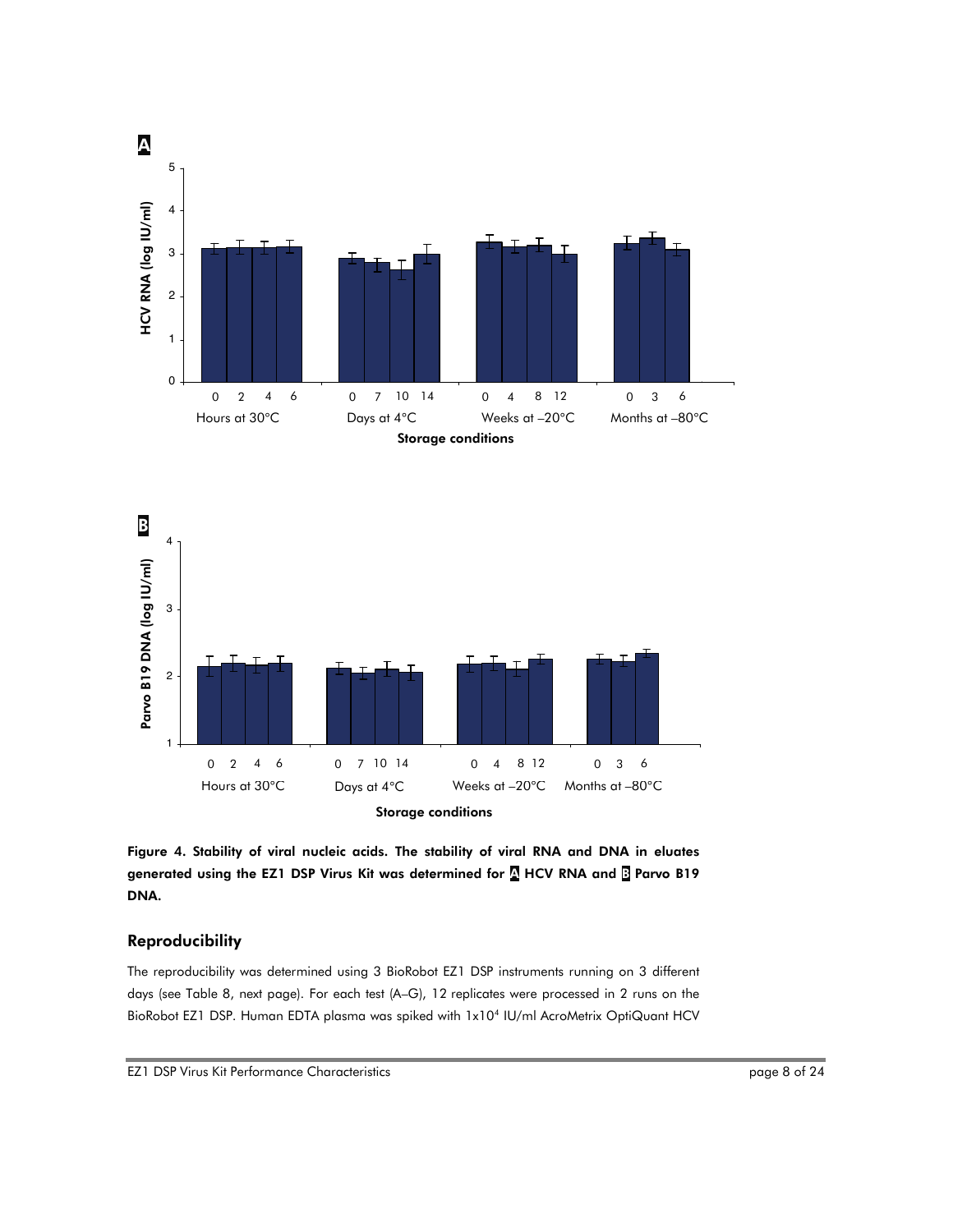RNA and 1x103 IU/ml AcroMetrix OptiQuant HBV DNA. HBV DNA was determined using the *artus*® HBV RG PCR Kit and HCV RNA using a validated in-house HCV RT-PCR assay.

The automated procedure is highly reproducible as demonstrated by comparable results from purification of viral nucleic acids on 3 different BioRobot EZ1 DSP instruments on 3 different days (Figure 5).

| Test setup           | Day 1  | Day 2  | Day 3  |
|----------------------|--------|--------|--------|
| BioRobot EZ1 DSP I   | Test A | Test D | Test F |
| BioRobot EZ1 DSP II  | Test B | Test E |        |
| BioRobot F71 DSP III | Test C |        | Test G |

## Table 8. Reproducibility test setup



Figure 5. Reproducibility. The reproducibility was determined on three different BioRobot EZ1 DSP instruments on three different days.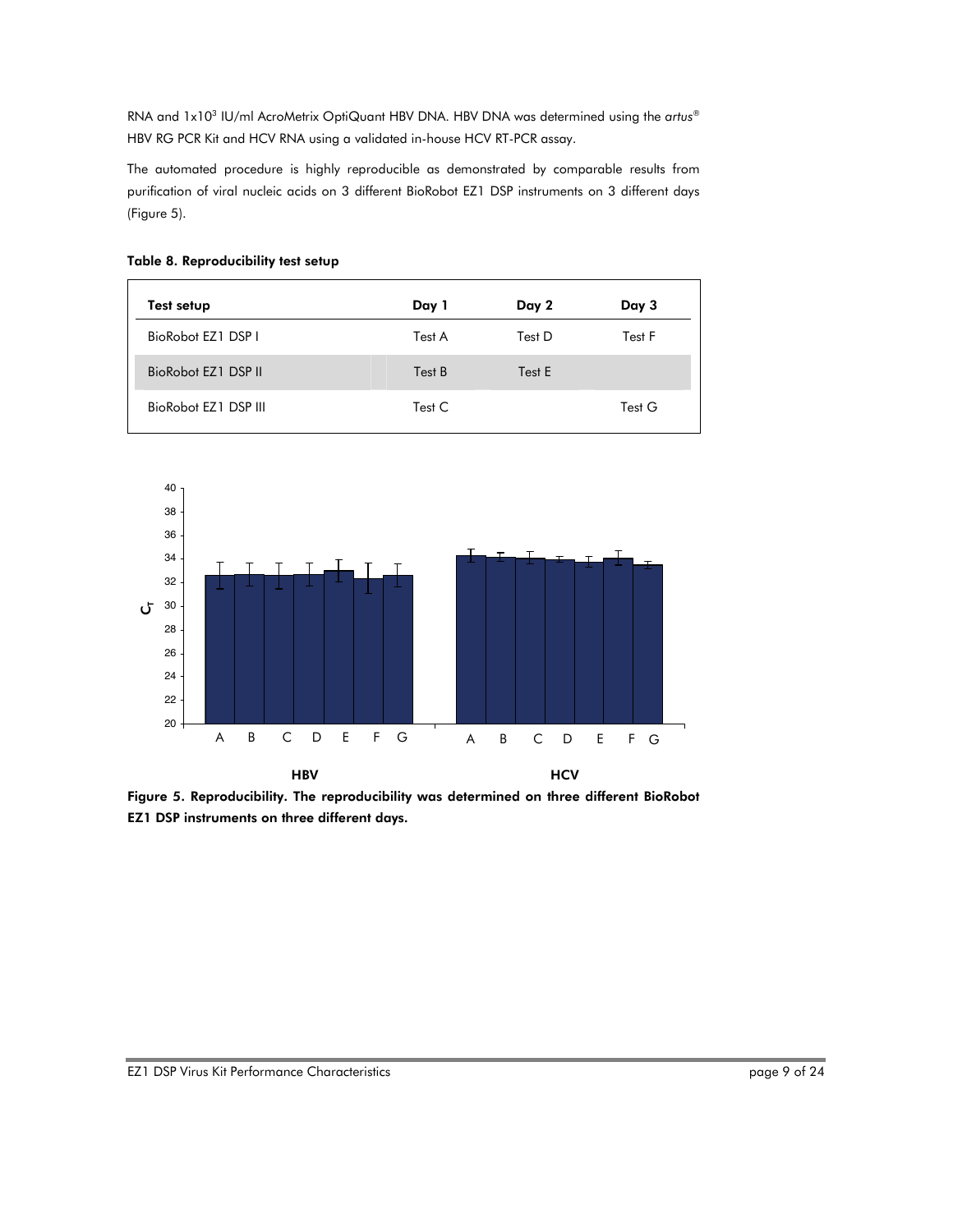# Urine

The performance of the EZ1 DSP Virus kit for use with urine samples was evaluated by comparison to plasma using quantified virus panels of CMV (DNA virus) and HCV (RNA virus) diluted in the respective sample material. Urine and plasma samples were treated according to the EZ1 DSP Virus Kit Handbook and equivalent sample volumes were extracted with the EZ1 DSP Virus Kit. Viral nucleic acids were detected using the *artus*® CMV RG PCR and the *artus*® HCV RG RT-PCR Kit. Performance evaluation of the EZ1 DSP Virus Kit comparing urine and plasma showed a discrepancy of only  $\sim$  2 % (based on C<sub>T</sub> values) for both, CMV and HCV (Table 9).

| n              | СT<br>value | Ratio<br>Urine/Plasma<br>(CT value) | Copies/ml | Ratio<br>Urine/Plasma<br>(Copies/ml) |  |
|----------------|-------------|-------------------------------------|-----------|--------------------------------------|--|
|                |             | <b>CMV</b>                          |           |                                      |  |
| $\overline{4}$ | 31.60       |                                     | 6,250     |                                      |  |
| 5              | 32.17       |                                     | 4,130     | 1.51                                 |  |
|                |             |                                     | 0.98      |                                      |  |

1.02

363

0.77

Urine 4 37.83 278

|         | Table 9. Comparison of the EZ1 DSP Virus procedure for use with urine and plasma |  |  |  |  |  |  |
|---------|----------------------------------------------------------------------------------|--|--|--|--|--|--|
| samples |                                                                                  |  |  |  |  |  |  |

Plasma 5 37.25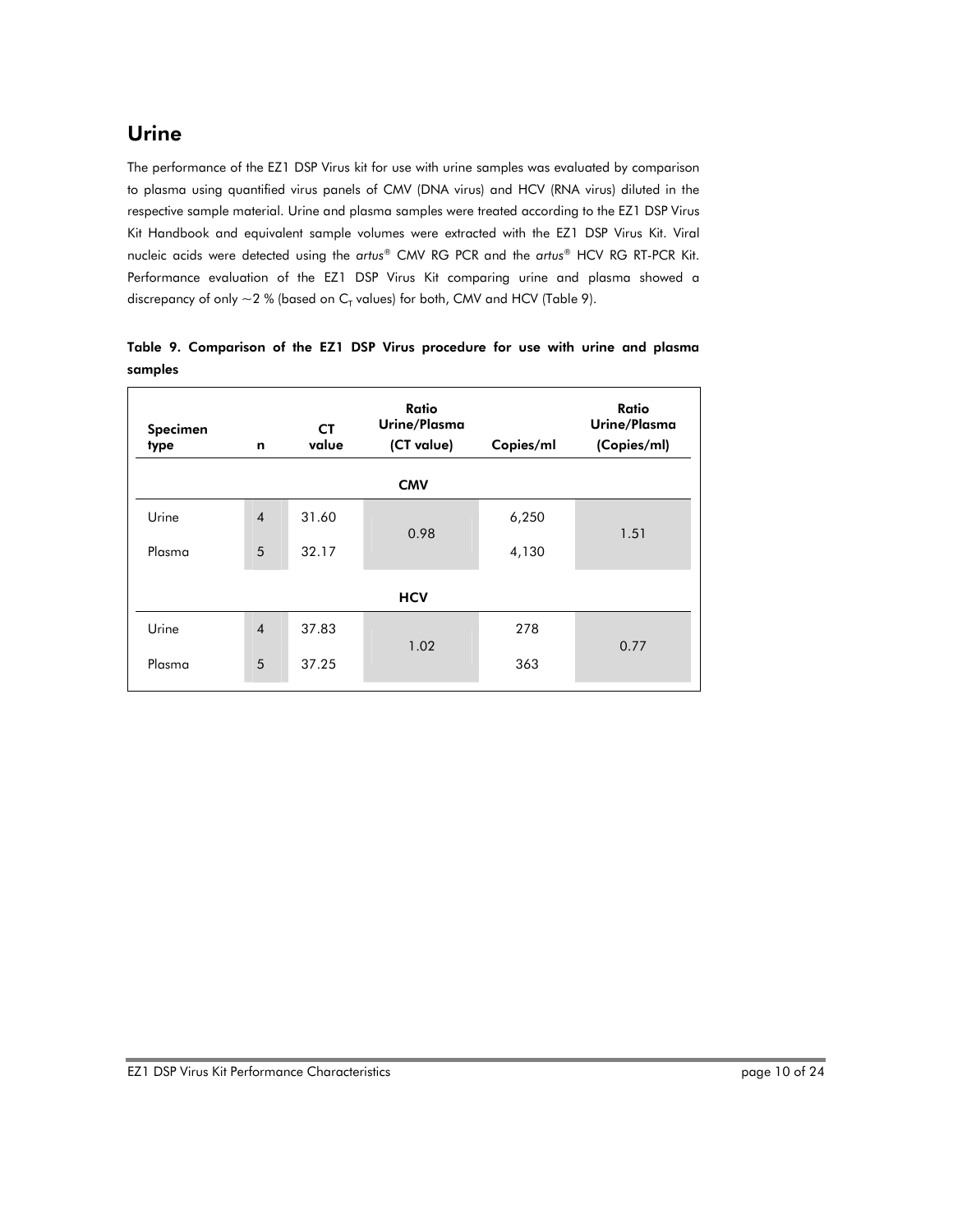# Whole Blood

### Linear Range

The linear range for the EZ1 DSP Virus Kit was evaluated using EBV as a DNA virus. The tests were performed with dilutions of quantified virus panels made in EBV negative human whole blood. Dilution series with six different virus titers were tested with 4 replicates each. Viral nucleic acids were extracted from 200  $\mu$ l whole blood (mixed with 200  $\mu$ l Buffer ATL\*) and eluted in 60  $\mu$ l elution buffer (AVE). The linear range of the EZ1 DSP Virus Kit procedure has been determined for EBV with the *artus*® EBV RG PCR on the Rotor-Gene Q instrument (Figure 6). \*QIAGEN GmbH, cat. no. 939016



Figure 6. Linear range of yields using the EZ1 DSP Virus protocol in combination with the *artus*® EBV RG PCR assay for the extraction of EBV from whole blood.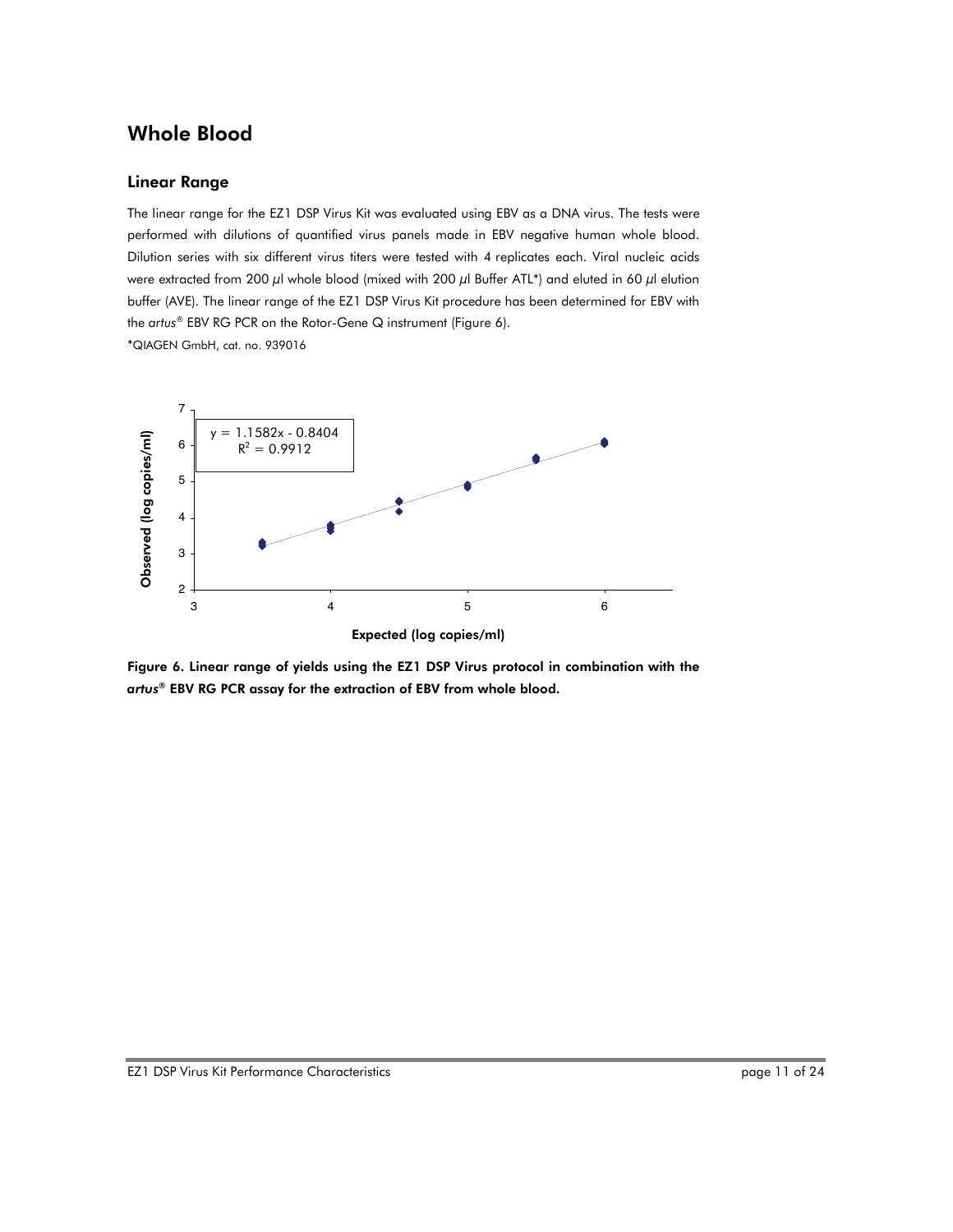# Precision

Standard deviations and coefficients of variations (CVs) for whole blood were determined for CMV using the *artus*® CMV RG PCR Kit on the Rotor-Gene Q instrument. The inter-assay precision data are shown in Table 10. Whole blood derived from 13 blood donors was tested in 5 replicates in separate runs on the EZ1 Advanced XL. Viral nucleic acids were extracted from 200 μl whole blood (mixed with 200  $\mu$ l Buffer ATL\*) and eluted in 120  $\mu$ l elution buffer (AVE). \*QIAGEN GmbH, cat. no. 939016

|                |            |           |        |               | SD (log    |
|----------------|------------|-----------|--------|---------------|------------|
| Donor          | n          | Copies/ml | CV (%) | log copies/ml | copies/ml) |
| $\mathbf{1}$   | 5          | 7,209     | 13     | 3.86          | 0.06       |
| $\sqrt{2}$     | 5          | 7,404     | 24     | 3.87          | 0.10       |
| 3              | 5          | 7,313     | 14     | 3.86          | 0.06       |
| $\sqrt{4}$     | 5          | 7,185     | 17     | 3.86          | 0.08       |
| 5              | 5          | 7,803     | 28     | 3.89          | 0.12       |
| 6              | 5          | 7,257     | 39     | 3.86          | 0.17       |
| $\overline{7}$ | 5          | 7,870     | 20     | 3.90          | 0.08       |
| 8              | 5          | 7,583     | 26     | 3.88          | 0.12       |
| 9              | 5          | 8,571     | 24     | 3.93          | 0.10       |
| 10             | $\sqrt{5}$ | 7,177     | 30     | 3.86          | 0.13       |
| 11             | 5          | 8,294     | 24     | 3.92          | 0.11       |
| $12\,$         | 5          | 7,790     | 21     | 3.89          | 0.10       |
| 13             | 5          | 7,627     | 27     | 3.88          | 0.13       |

Table 10. Inter-assay precision of the EZ1 DSP Virus protocol in combination with the *artus*® CMV RG PCR Kit for extraction of CMV from whole blood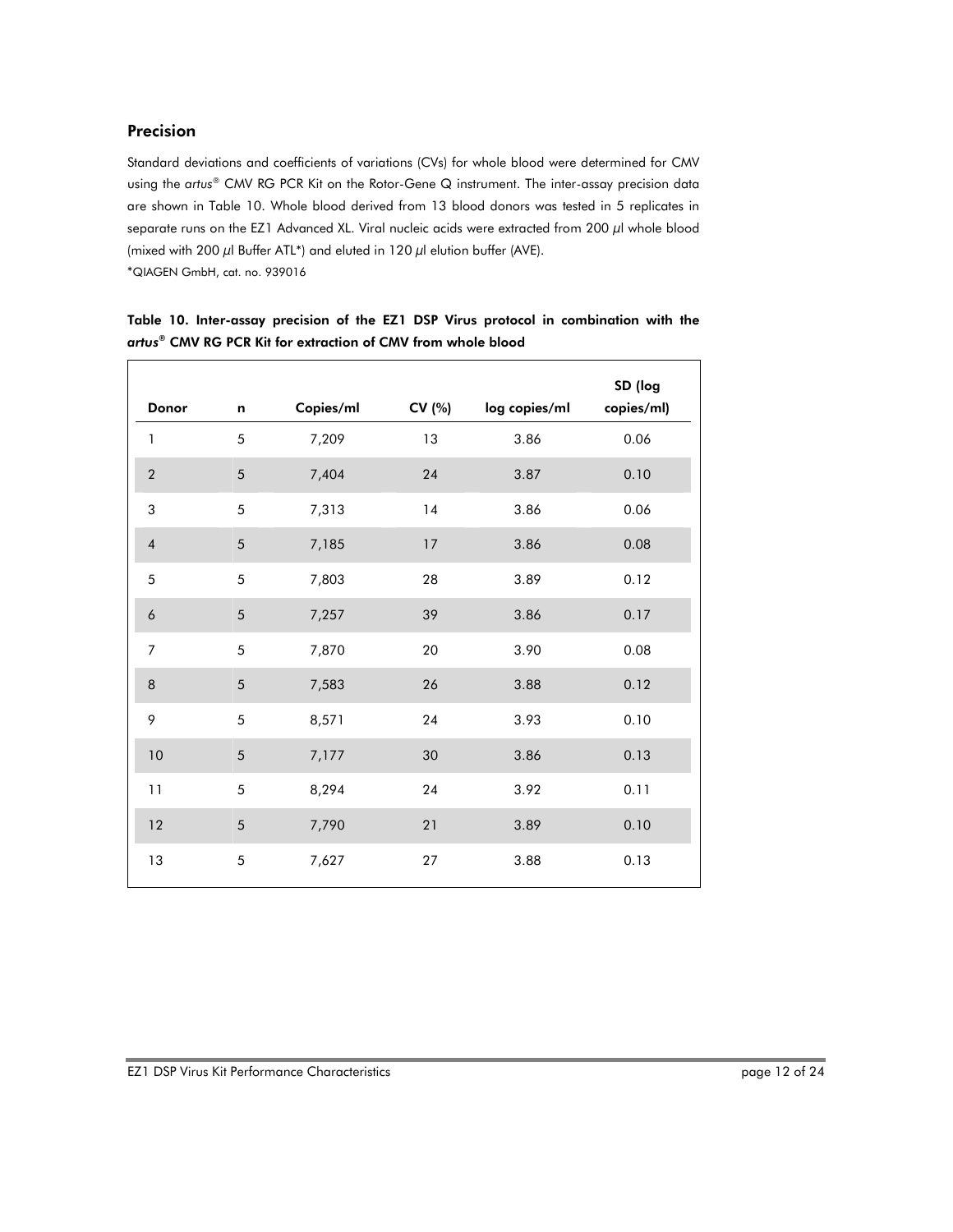# Stool

#### Linear Range

The linear range for the EZ1 DSP Virus Kit was evaluated using Adenovirus 5 as a DNA virus. The tests were performed with serial 10-fold dilutions of cell culture supernatant in Adenovirus negative stool. Dilution series with five different virus dilutions were tested with 10 replicates each. Viral nucleic acids were extracted from 200  $\mu$ l samples (1:10 resuspended in Buffer ASL\*) and eluted in 120 μl elution buffer (AVE). The linear range of the EZ1 DSP Virus procedure has been determined in combination with the Adenovirus R-Gene™ PCR assay (Argene SA, France, ref. 96-010B) on the Rotor-Gene Q instrument in comparison to a reference extraction method (Figure 7). \*QIAGEN GmbH, cat. no. 19082



Figure 7. Linear range of yields using the EZ1 DSP Virus protocol in combination with the Adenovirus R-Gene™ PCR assay for the extraction of Adenovirus 5 from stool.

#### Precision

Standard deviations and coefficients of variations (CVs) for stool were determined for Adenovirus 5 using the Adenovirus R-Gene™ PCR assay (Argene SA, France, ref. 96-010B) on the Rotor-Gene Q instrument. Adenovirus negative stool was spiked with Adenovirus 5 cell culture supernatant and viral DNA was extracted from 200 μl samples (1:10 resuspension in Buffer ASL\*) and eluted in 120  $\mu$ l elution buffer (AVE). Seven EZ1 runs with 9 or 10 replicates each were performed on three days, with three EZ1 Advanced XL instruments and three EZ1 DSP Virus Kit/Buffer ASL lot combinations. All samples were analysed in the same PCR run. The precision data (Table 11) were calculated taking into account results from different instruments, days, lots and all EZ1 runs together (total).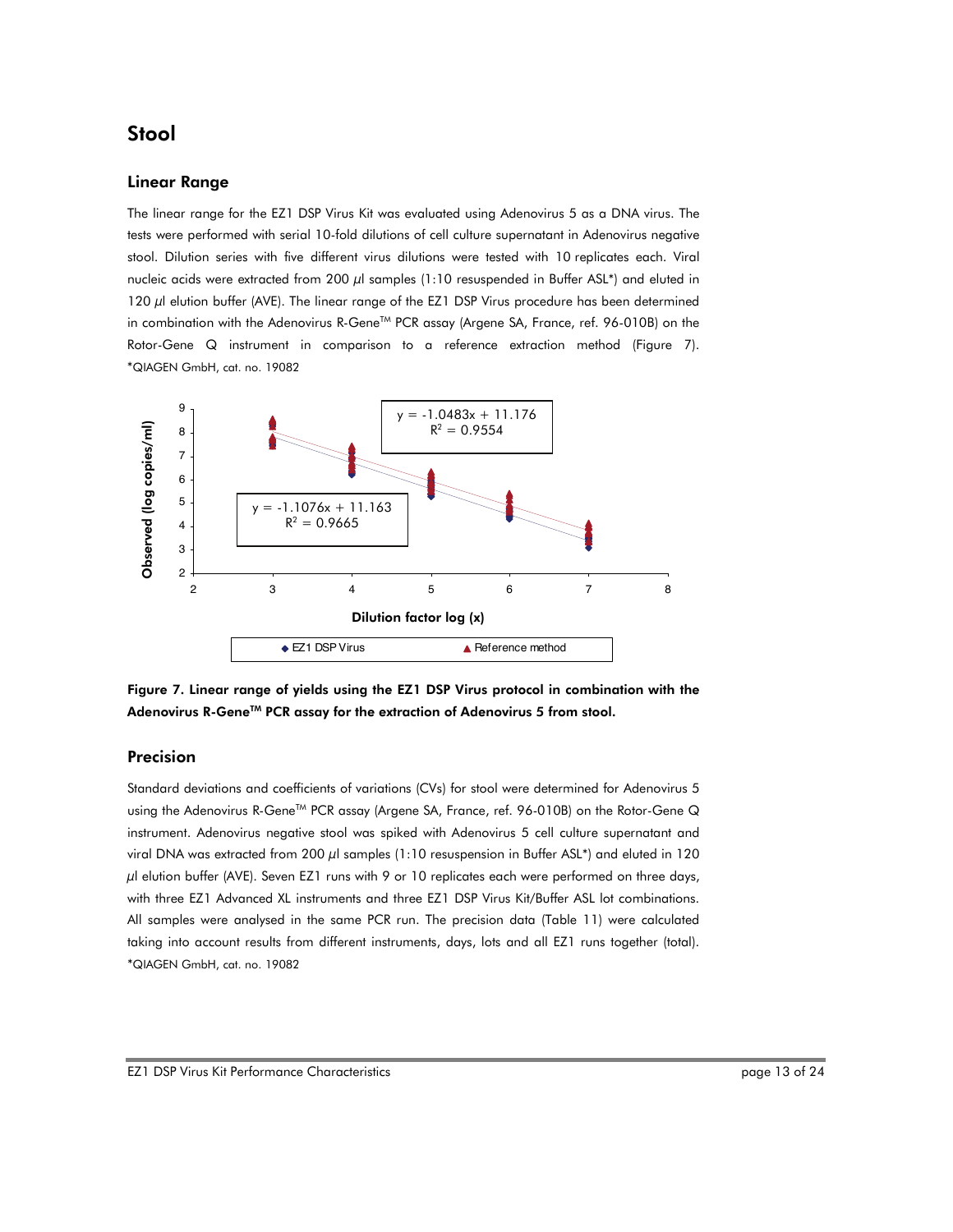|                  |    |        |               |                       | $CV c/ml$ (%)   |                                           |           |           |       |
|------------------|----|--------|---------------|-----------------------|-----------------|-------------------------------------------|-----------|-----------|-------|
| Run              | n  | Cop/ml | log<br>cop/ml | SD<br>(log<br>cop/ml) | Intra-<br>assay | 3<br>EZ <sub>1</sub><br>Adv.<br><b>XL</b> | 3<br>days | 3<br>lots | Total |
| 1                | 9  | 3,530  | 3.46          | 0.22                  | 48              | 80                                        | 59        | 47        | 66    |
| $\overline{2}$   | 9  | 2,955  | 3.42          | 0.19                  | 38              |                                           |           |           |       |
| 3                | 9  | 2,226  | 3.26          | 0.35                  | 43              |                                           |           |           |       |
| $\overline{4}$   | 9  | 2,385  | 3.35          | 0.23                  | 54              |                                           |           |           |       |
| 5                | 9  | 604    | 2.69          | 0.24                  | 54              |                                           |           |           |       |
| $\boldsymbol{6}$ | 9  | 1,214  | 3.06          | 0.21                  | 53              |                                           |           |           |       |
| $\overline{7}$   | 10 | 1,702  | 3.19          | 0.26                  | 48              |                                           |           |           |       |

Table 11. Precision of the EZ1 DSP Virus protocol in combination with the Adenovirus R-Gene™ PCR assay for extraction of Adenovirus 5 from stool

# Correlation study

A correlation study was conducted for the EZ1 DSP Virus procedure in comparison to a reference method for the extraction of Norovirus Genogroup II from 66 stool patient samples. Viral nucleic acids were extracted from 200 μl samples (1:10 resuspended in Buffer ASL\*) and eluted in 120 μl elution buffer (AVE). Analysis was done with an in-house RT PCR assay against Norovirus Genogroup II (Table 12).

\*QIAGEN GmbH, cat. no. 19082

|  |  | Table 12. Correlation of the EZ1 DSP Virus procedure with a reference method |
|--|--|------------------------------------------------------------------------------|
|  |  |                                                                              |

|                      |                 |                 | <b>Reference</b> |       |  |  |
|----------------------|-----------------|-----------------|------------------|-------|--|--|
|                      |                 | <b>Positive</b> | <b>Negative</b>  | Total |  |  |
|                      | <b>Positive</b> | 34              | 15               | 49    |  |  |
| <b>EZ1 DSP Virus</b> | <b>Negative</b> |                 | 16               | 17    |  |  |
|                      | Total           | 35              | 31               | 66    |  |  |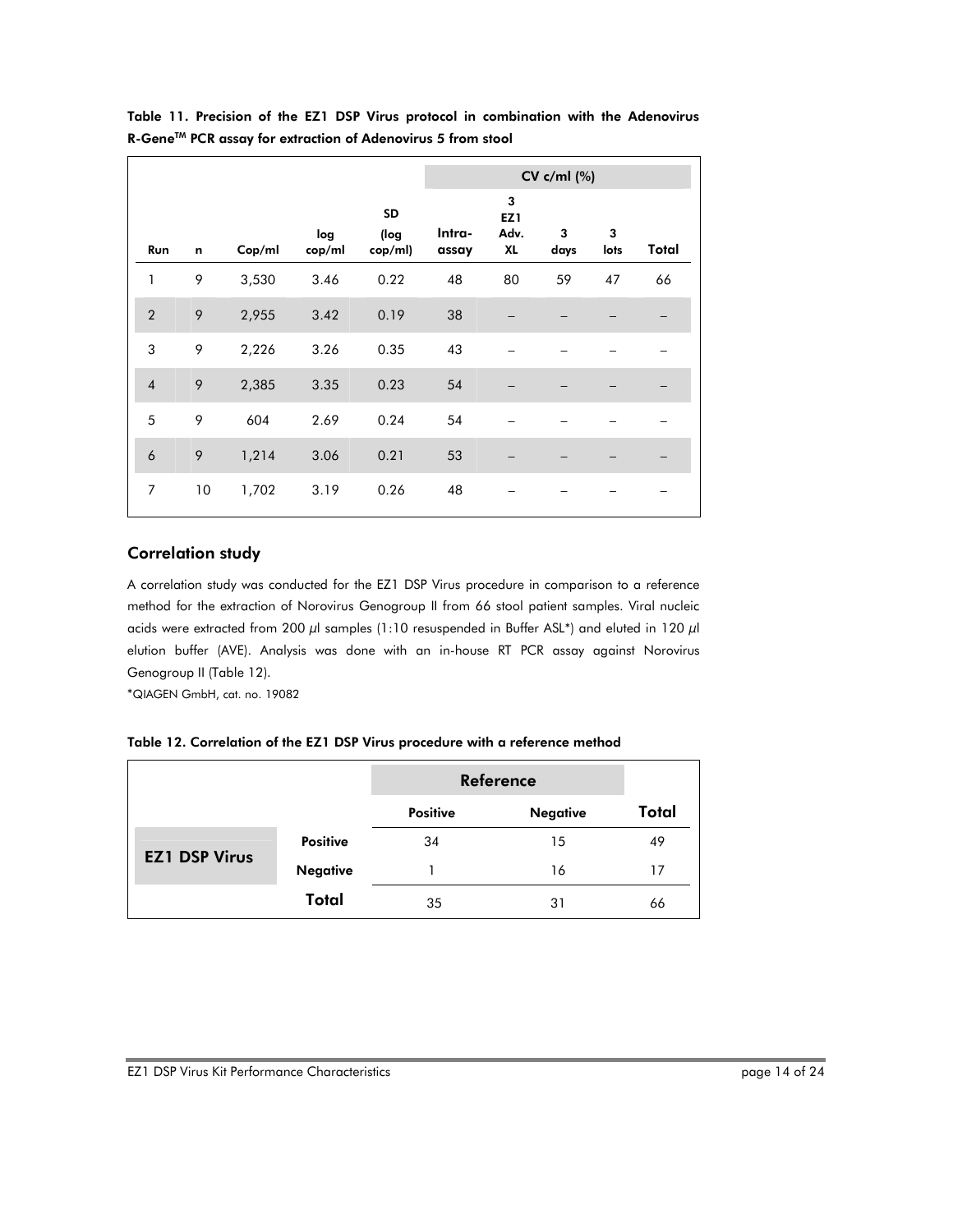# Transport Media

#### Linear Range

The linear range for the EZ1 DSP Virus Kit was evaluated extracting HSV-1 and *Chlamydia trachomatis (C. trachomatis)* from PreservCyt® medium (Cytyc Corporation, ref. 0200011). The tests were performed with dilutions of quantified virus panels made in transport medium. Dilution series with six different virus titers were tested in 5 or 6 replicates each. The linear range of the EZ1 DSP Virus Kit has been determined in comparison to a reference method with the *artus*® HSV1/2 TM PCR and the *artus*® C. trachomatis TM PCR assay (Figure 8). Viral nucleic acids were extracted from 200  $\mu$ l samples and eluted in 90  $\mu$ l elution buffer (AVE).



Figure 8. Linear range of yields using the EZ1 DSP Virus protocol in combination with the *artus*® C. trachomatis PCR (A) and the *artus*® HSV1/2 TM TM PCR (B) assay for the extraction of HSV-1 and *C. trachomatis* from transport medium. The study was done in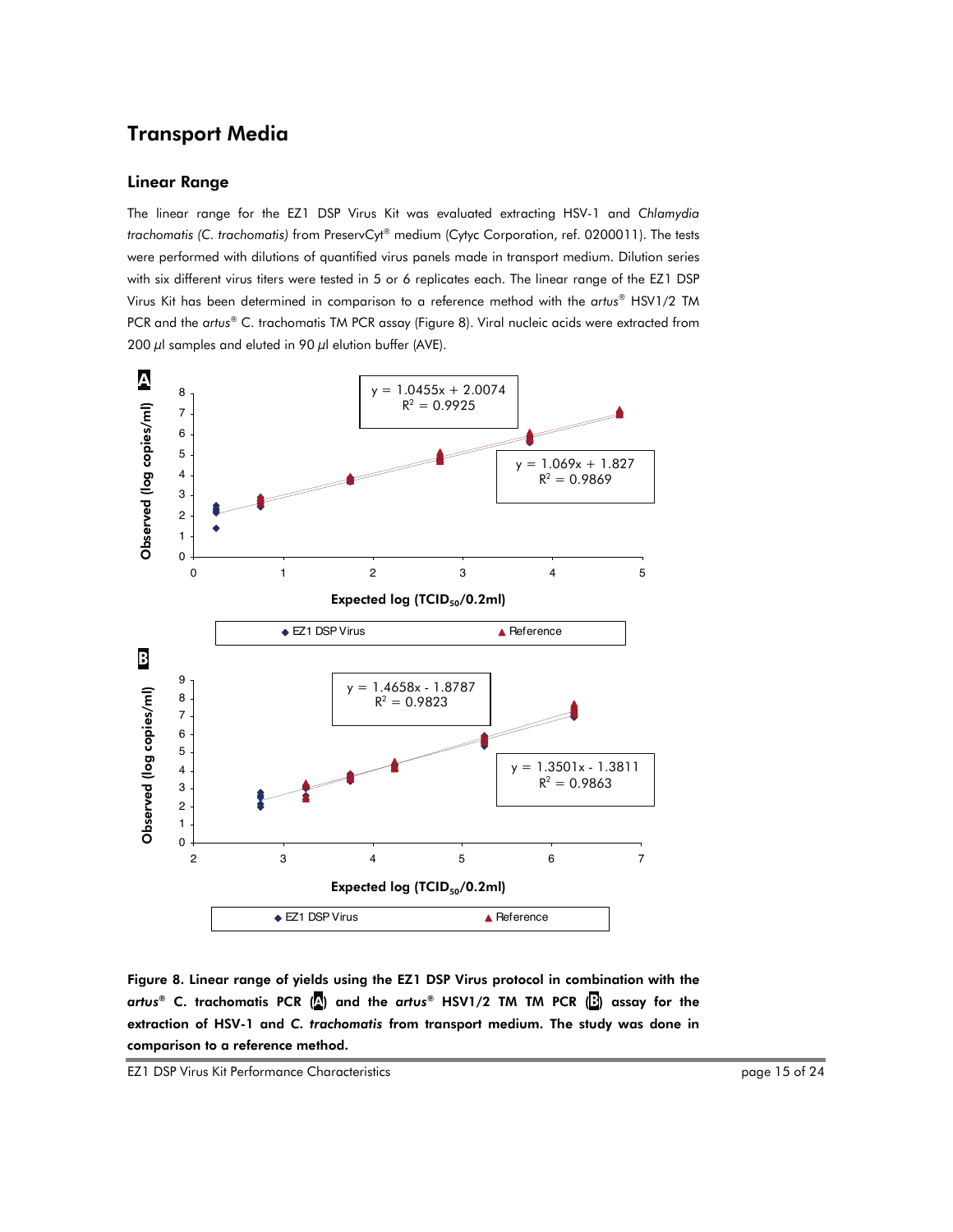# Precision

Standard deviations and coefficients of variations (CVs) for transport media were determined for HSV-1 and *C. trachomatis* using the *artus*® HSV1/2 TM PCR and the *artus*® C. trachomatis TM PCR assay. Viral and bacterial DNA was extracted from 400  $\mu$ l medium and eluted in 60  $\mu$ l elution buffer (AVE). Five transport media were extracted in 12 replicates each in six EZ1runs, on three days and with three EZ1 DSP Virus Kit lots. All samples were analysed in the same PCR run. The intermediate precision for *C. trachomatis* (Table 13) and HSV-1 (Table 14) was calculated taking into account all replicates of each transport medium (different EZ1runs, days and lots).

| Medium                                   | n  | Nominal<br>log<br>$TCID_{50}/$<br>0.2ml | Observed<br>cop/ml | Intermediate<br>precision<br>CV cop/ml<br>(%) | Observed<br>log<br>cop/ml | SD (log<br>cop/ml) |
|------------------------------------------|----|-----------------------------------------|--------------------|-----------------------------------------------|---------------------------|--------------------|
| <sup>1</sup> QIAGEN<br><b>STM</b>        | 12 | 3.75                                    | 61,623             | 10                                            | 4.79                      | 0.05               |
| <sup>2</sup> Remel<br>$M4RT^{\circledR}$ | 12 | 3.75                                    | 79,630             | 10                                            | 4.90                      | 0.05               |
| <sup>3</sup> PreservCyt <sup>®</sup>     | 12 | 3.75                                    | 54,749             | 9                                             | 4.74                      | 0.04               |
| 4BD<br>Surepath <sup>®</sup>             | 12 | 3.75                                    | 56,312             | 18                                            | 4.74                      | 0.08               |
| <sup>5</sup> Copan<br><b>UTM</b>         | 12 | 3.75                                    | 76,099             | 9                                             | 4.88                      | 0.04               |

|  |  |  |  | Table 13. Precision of the EZ1 DSP Virus protocol in combination with the artus®    |  |  |
|--|--|--|--|-------------------------------------------------------------------------------------|--|--|
|  |  |  |  | C. trachomatis RG PCR Kit for the extraction of C. trachomatis from transport media |  |  |

<sup>1</sup> QIAGEN GmbH, cat. no. 5123-1220; <sup>2</sup> Thermo Fisher Scientific Group, ref. R12505; <sup>3</sup> Cytyc Corp., ref. 0200011; <sup>4</sup> Becton, Dickinson and Company, ref. GYN-0001-V; <sup>5</sup> Copan Diagnostics Inc., cat. no. 330C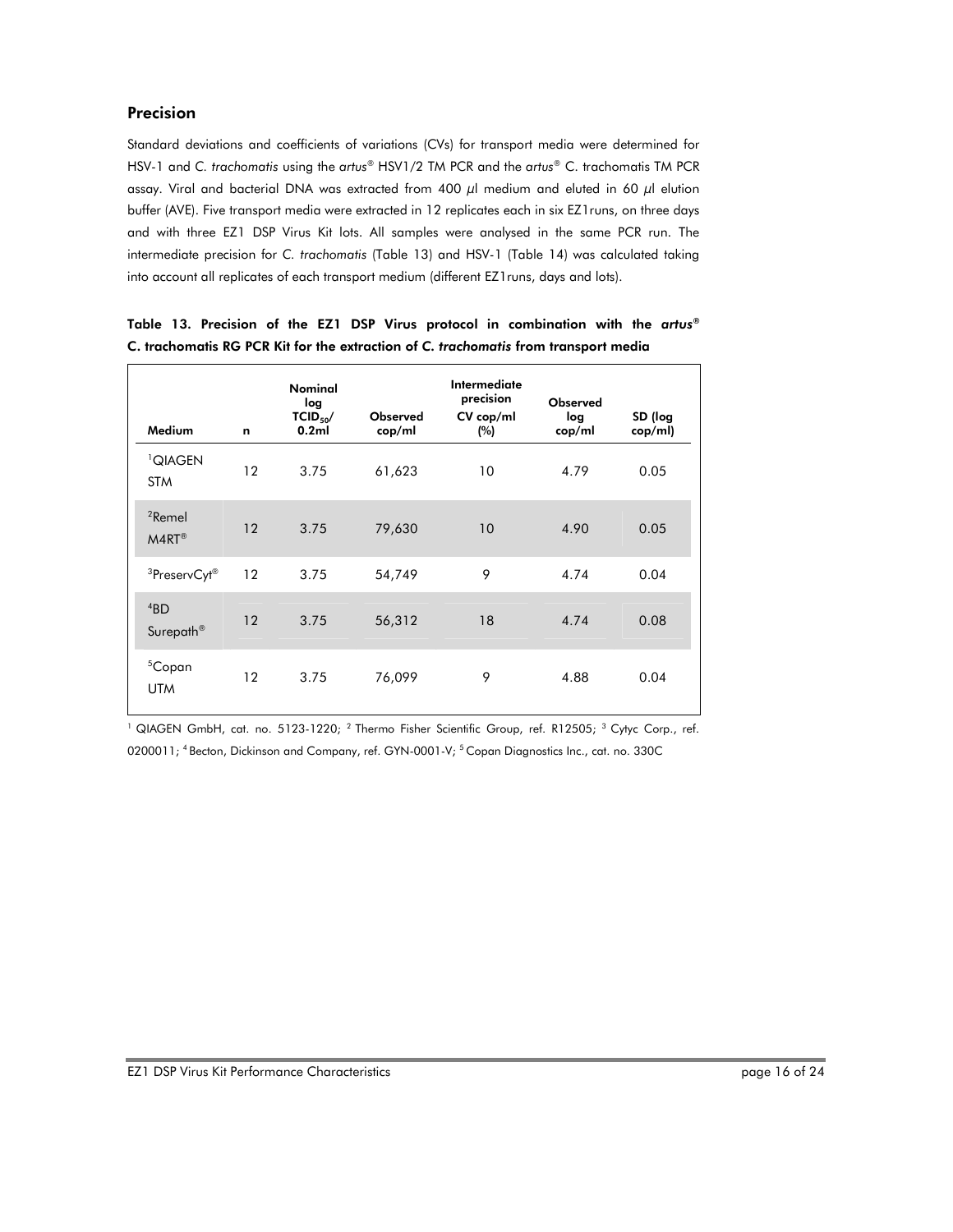| Medium                               | n       | <b>Nominal</b><br>log<br>$TCID_{50}/$<br>0.2ml | <b>Observed</b><br>cop/ml | Intermediate<br>precision<br>CV cop/ml<br>(%) | Observed<br>log<br>cop/ml | SD (log<br>cop/ml) |
|--------------------------------------|---------|------------------------------------------------|---------------------------|-----------------------------------------------|---------------------------|--------------------|
| <sup>1</sup> QIAGEN<br><b>STM</b>    | 12      | 4.25                                           | 16,615                    | 47                                            | 4.17                      | 0.21               |
| ${}^{2}$ Remel<br>$M4RT^{\circledR}$ | 12      | 4.25                                           | 17,433                    | 38                                            | 4.21                      | 0.20               |
| <sup>3</sup> PreservCyt <sup>®</sup> | 12      | 4.25                                           | 13,494                    | 41                                            | 4.09                      | 0.19               |
| 4BD<br>Surepath <sup>®</sup>         | 12      | 4.25                                           | 17,013                    | 58                                            | 4.16                      | 0.28               |
| <sup>5</sup> Copan<br><b>UTM</b>     | $12 \,$ | 4.25                                           | 15,999                    | 39                                            | 4.17                      | 0.18               |

Table 14. Precision of the EZ1 DSP Virus protocol in combination with the *artus*® HSV1/2 RG PCR Kit for the extraction of HSV-1 from transport media

<sup>1</sup> QIAGEN GmbH, cat. no. 5123-1220; <sup>2</sup> Thermo Fisher Scientific Group, ref. R12505; <sup>3</sup> Cytyc Corp., ref. 0200011; <sup>4</sup> Becton, Dickinson and Company, ref. GYN-0001-V; <sup>5</sup> Copan Diagnostics Inc., cat. no. 330C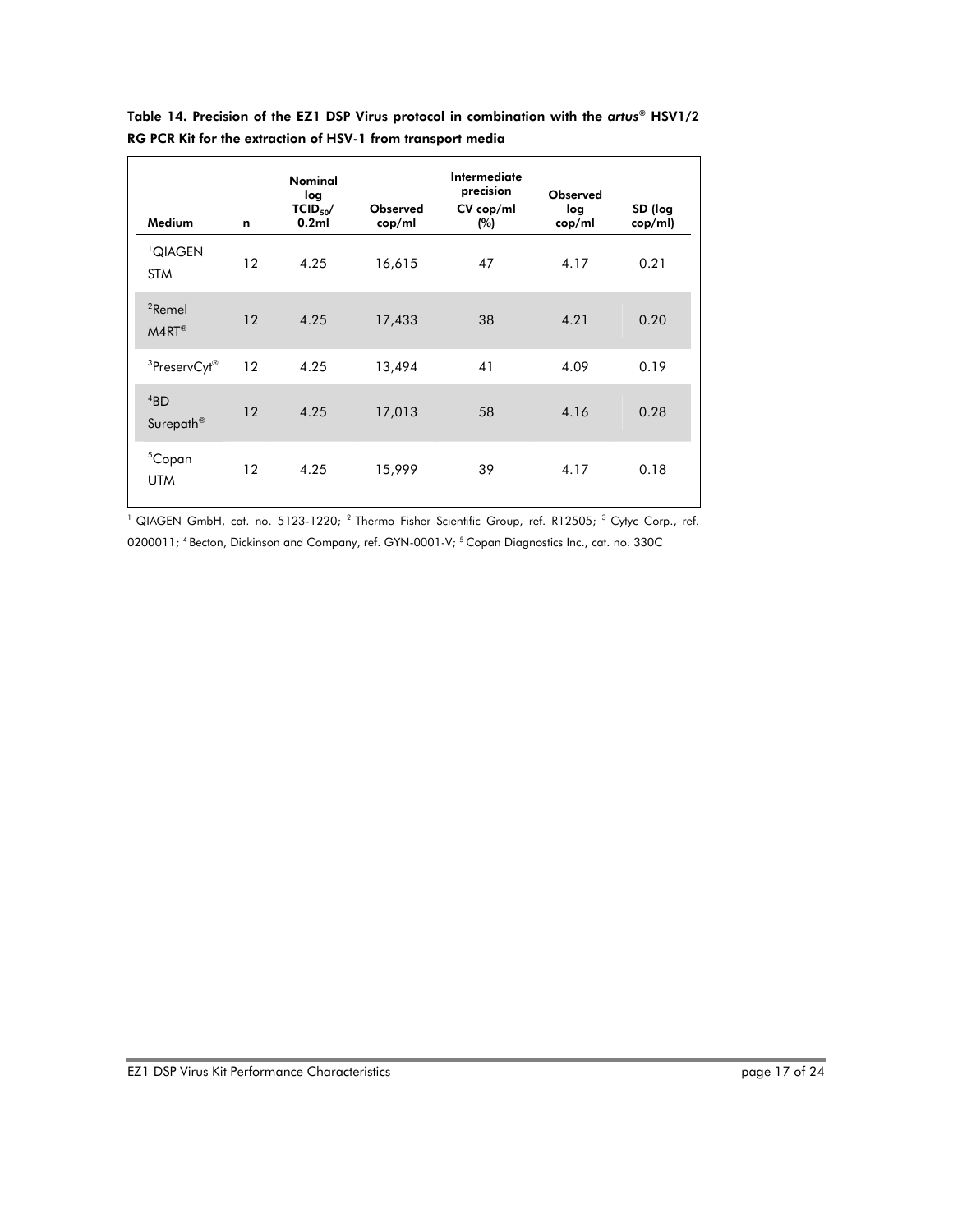# Clinical Performance (HPV)

Aliquots of DNA purified from a total of 108 samples comprising 50 HC2-positive samples collected in STM, 50 HC2-positive samples collected in PreservCyt<sup>®</sup> and 8 HC2-negative samples in STM were tested with the *digene*® HPV Genotyping RH Test (cat. no. 613413) and the *digene*® HPV Genotyping LQ Test (cat. no. 613215) in comparison to the Free University RLB system\*.

Results were scored as either identical (100% matching genotypes), compatible (at least one genotype in common), or discordant (no matching genotypes). Discrepancies (discordant genotyping results) were resolved by repeating both assays and, in case of remaining discrepancies, by subsequent analysis with a third sensitive HPV detection and genotyping assay [SPF10-LiPA25 (version1)].

The results showed a very low level of discrepant samples (2%) after resolution of initial discrepant samples for both genotyping assays compared to the reference method (Table 15.)

Table 15. Comparison of the digene HPV Genotyping RH Test (A) and the digene HPV Genotyping LQ Test with the Free University RLB system\* using the EZ1 DSP Virus procedure for extraction of HPV from transport medium

|                    | A                     | в                     |
|--------------------|-----------------------|-----------------------|
| <b>Result type</b> | % of clinical samples | % of clinical samples |
| Identical          | 80                    | 58                    |
| Compatible         | 18                    | 12                    |
| Discrepant         | 2                     | っ                     |

van den Brule, A. J., Pol R., Fransen-Daalmeije, N., Schouls, L. M., Meijer, C. J., and Snijders, P. J. (2002) GP5+/6+ PCR followed by reverse line blot analysis enables rapid and high-throughput identification of human papillomavirus genotypes. J Clin Microbiol 40, 779.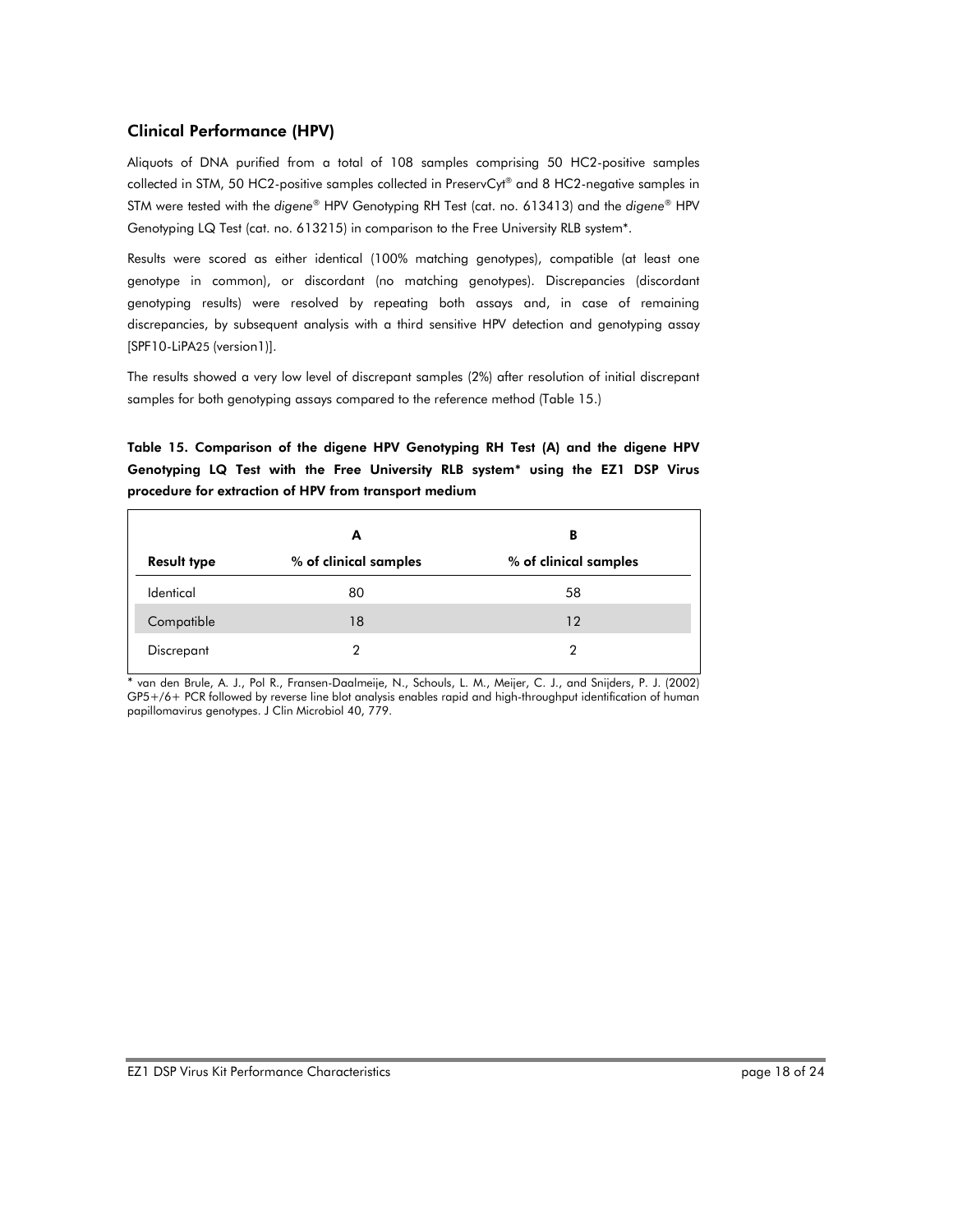# Clinical Performance (Influenza A)

To demonstrate clinical performance, 102 characterized nasopharyngeal swab specimens collected in UTM (Copan Diagnostics Inc., cat. no. 330C) were evaluated using the EZ1 DSP Virus Kit for nucleic acid extraction. Influenza A RNA was detected using the *artus®* Inf. A H1N1 2009 LC RT-PCR Kit and the EUA approved Focus Influenza A H1N1 (2009) Real-Time RT-PCR test (Table 16).

Table 16. Comparison of the *artus®* Inf. A H1N1 2009 LC RT-PCR Kit against the EUA approved Focus Influenza A H1N1 (2009) Real-Time RT-PCR test using the EZ1 DSP Virus Kit for extraction of seasonal Influenza A and 2009 H1N1 Influenza virus from nasopharyngeal swabs

|                                                                     |                                |                                | Focus Influenza A H1N1 (2009) Real-<br><b>Time RT-PCR</b> |                 |       |  |  |
|---------------------------------------------------------------------|--------------------------------|--------------------------------|-----------------------------------------------------------|-----------------|-------|--|--|
|                                                                     |                                | Seasonal<br>Infl.A<br>positive | 2009<br><b>H1N1</b><br>positive                           | <b>Negative</b> | Total |  |  |
| artus $^{\circledR}$ Inf. A<br><b>H1N1 2009 LC</b><br><b>RT-PCR</b> | Seasonal<br>Infl.A<br>positive | 5                              | $\Omega$                                                  | $\overline{2}$  | 7     |  |  |
|                                                                     | 2009 H1N1<br>positive          | $\Omega$                       | 27                                                        | 1               | 28    |  |  |
|                                                                     | <b>Negative</b>                | $\Omega$                       | $\Omega$                                                  | 67              | 67    |  |  |
|                                                                     | Total                          | 5                              | 27                                                        | 70              | 102   |  |  |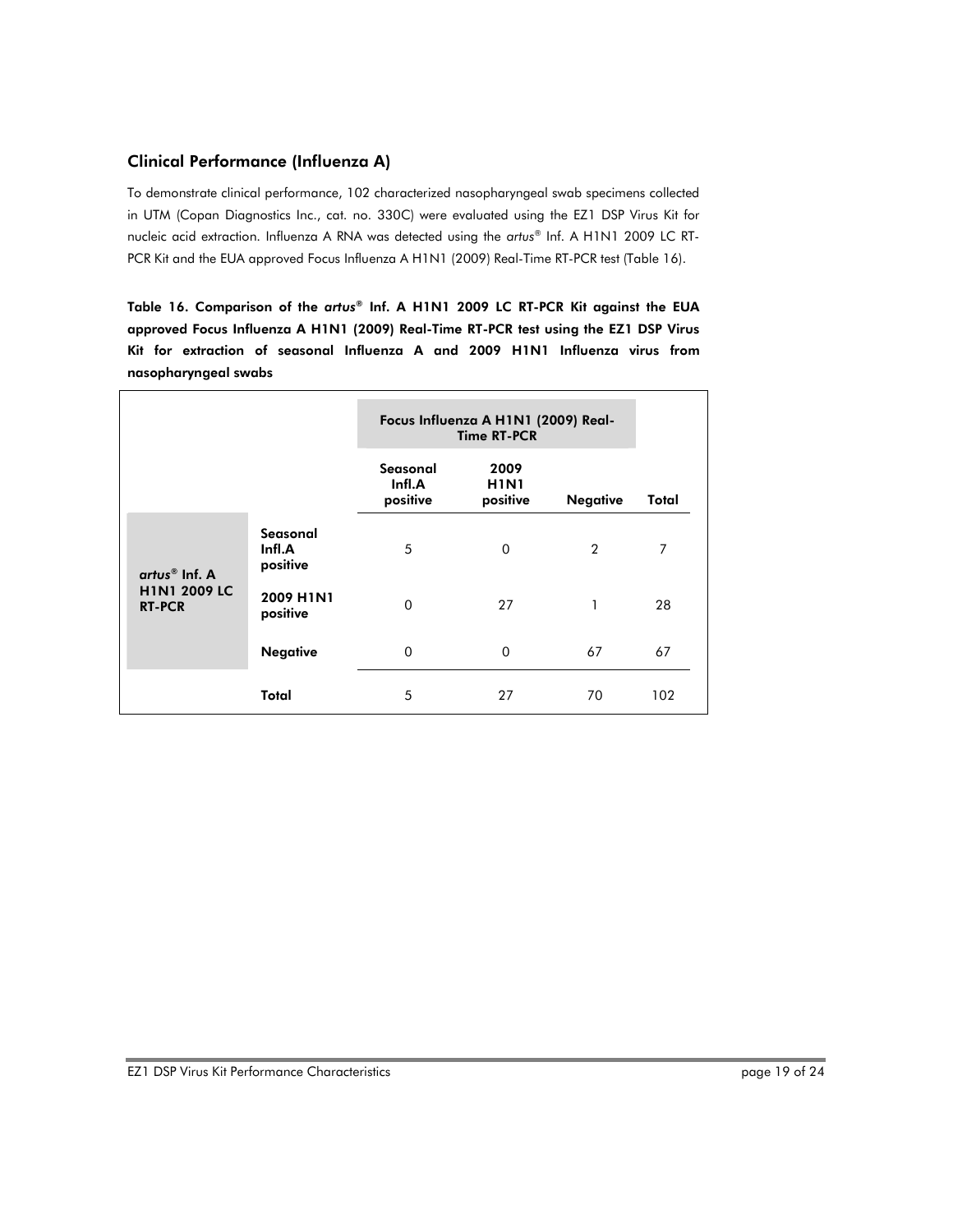# Dried Swabs

### Linear Range

The linear range for the EZ1 DSP Virus Kit was evaluated extracting HSV-1 and *Chlamydia trachomatis (C. trachomatis)* from Puritan Cotton Swabs (ref. 25-806 1PC, Puritan Medical Products Co. LLC). The tests were performed with dilutions of quantified standard material. Human negative saliva was spiked with pathogen material and transferred to the swab. After dehydration, pathogens were reisolated from the dried swab by resuspension in 600 μl Buffer ATL\*. Dilution series with six different virus titers were tested in 5 or 6 replicates each. The linear range of the EZ1 DSP Virus Kit has been determined in comparison to a reference method with the *artus*® HSV1/2 TM PCR and the *artus*® C. trachomatis TM PCR assay (Figure 9). Viral nucleic acids were extracted from 400  $\mu$ l samples and eluted in 150  $\mu$ l elution buffer (AVE).

\*QIAGEN GmbH, cat. no. 939016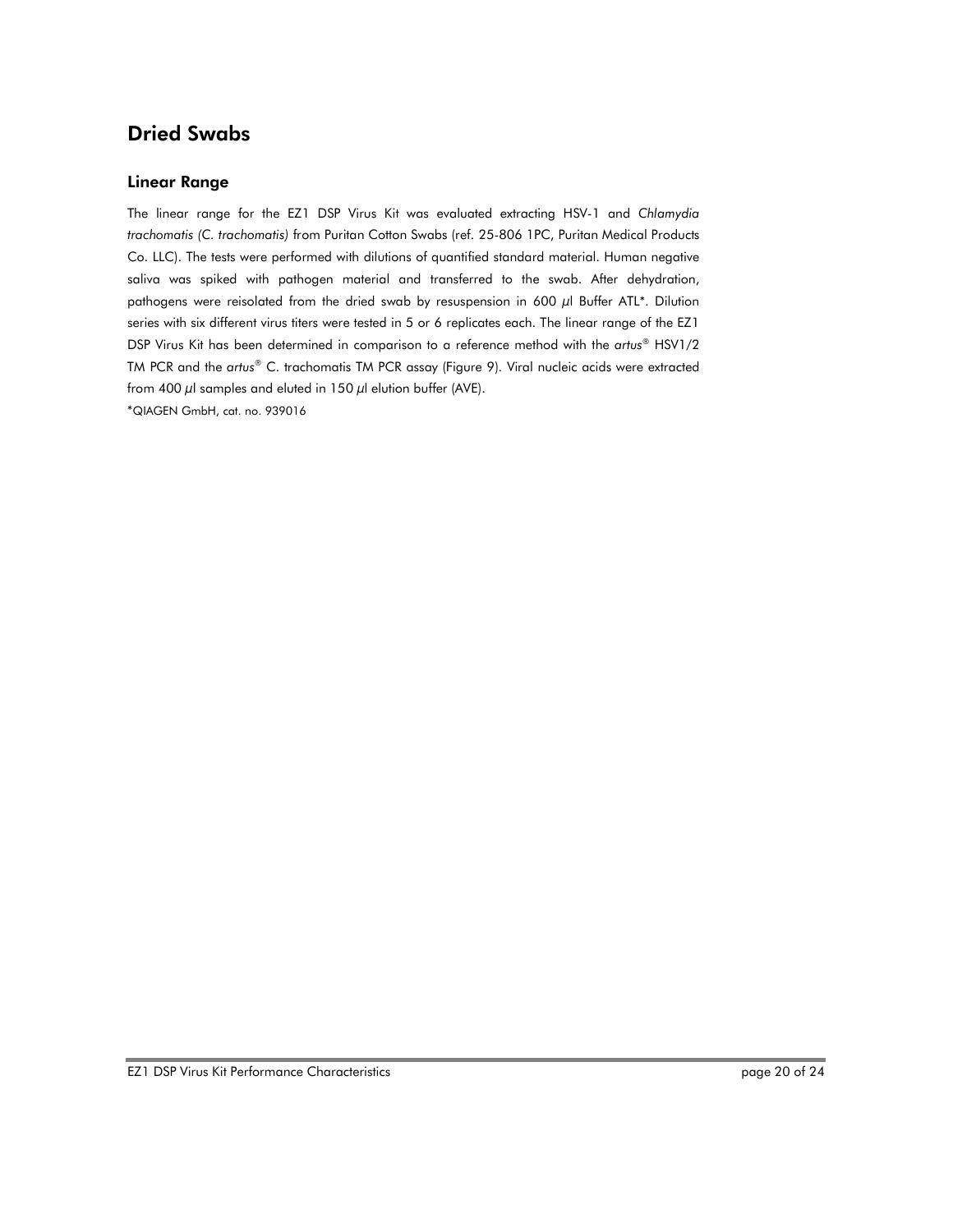

Figure 9. Linear range of yields using the EZ1 DSP Virus protocol in combination with the *artus*® C. trachomatis PCR (A) and the *artus*® HSV1/2 TM TM PCR (B) assay for the extraction of C. trachomatis and HSV-1 from dried cotton swabs. The study was done in comparison to a reference method.

# Precision

Standard deviations and coefficients of variations (CVs) for dried swabs were determined for HSV-1 and *C. trachomatis* using the *artus*® HSV1/2 TM PCR and the *artus*® C. trachomatis TM PCR assay. Copan Flocked Swabs (cat. no. 502CS0, Copan Italia S.p.A.) and Puritan Cotton Swabs (ref. 25- 806 1PC, Puritan Medical Products Co. LLC) Dried swabs were prepared and pretreated as described above and viral and bacterial DNA was extracted from 400 μl sample volume and eluted in 60 μl elution buffer (AVE). Extraction was done with three saliva donors in 8 or 9 replicates each,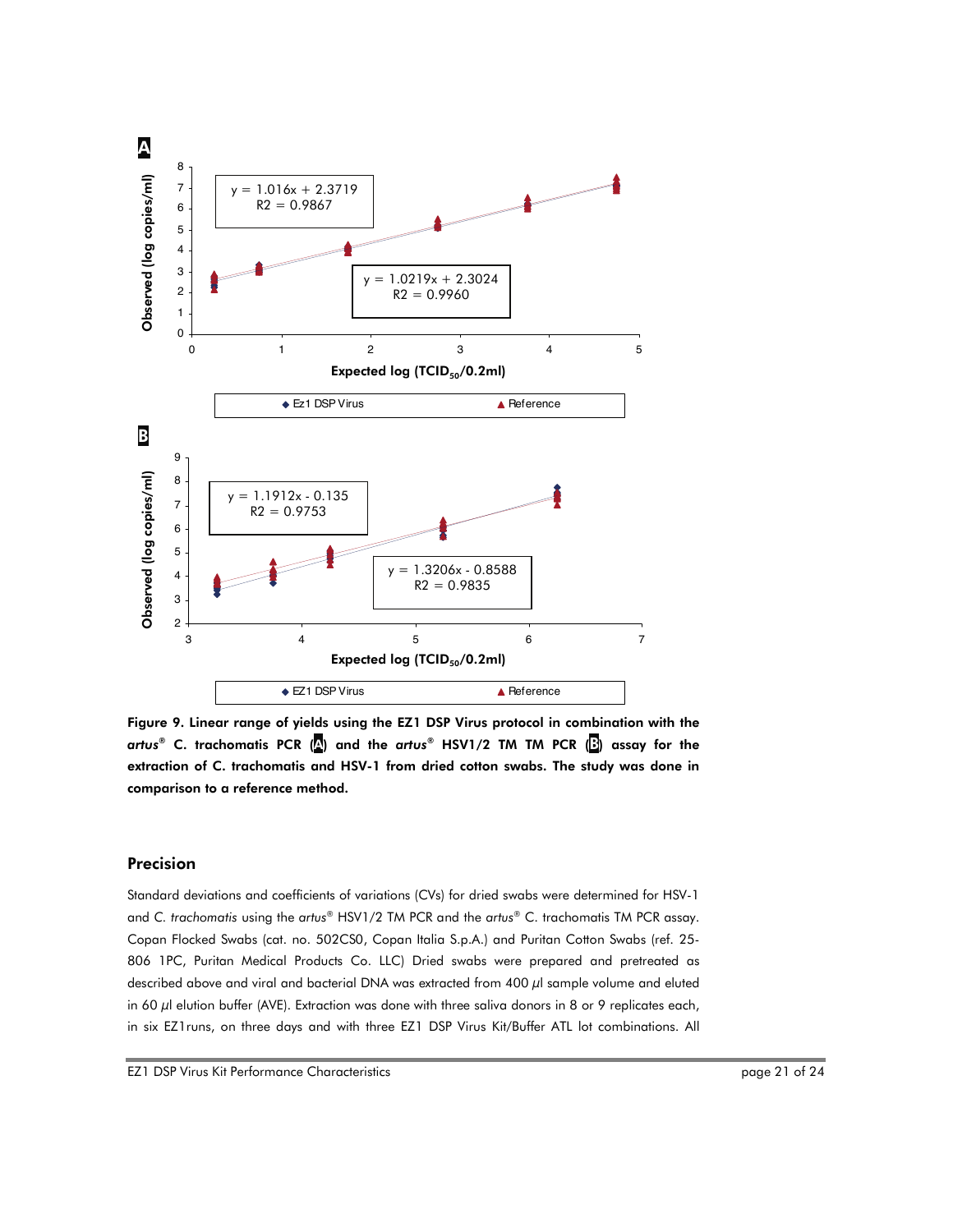samples were analysed in the same PCR run. The intermediate precision for *C. trachomatis* (Table 17) and HSV-1 (Table 18) was calculated taking into account all replicates of each donor and swab type (different EZ1runs, days and lots).

| Donor          | n | <b>Nominal</b><br>log<br>$TCID_{50}/$<br>$0.2$ ml | <b>Observed</b><br>cop/ml | Intermediate<br>precision CV<br>$cop/ml$ (%) | <b>Observed</b><br>log cop/ml | <b>SD</b><br>(log<br>copies/<br>ml) |
|----------------|---|---------------------------------------------------|---------------------------|----------------------------------------------|-------------------------------|-------------------------------------|
|                | 9 | 1.75                                              | 16,782                    | 28                                           | 4.22                          | 0.12                                |
| $\overline{2}$ | 9 | 1.75                                              | 15,896                    | 23                                           | 4.20                          | 0.09                                |
| 3              | 9 | 1.75                                              | 16,111                    | 12                                           | 4.21                          | 0.05                                |
|                | 9 | 1.75                                              | 26,486                    | 19                                           | 4.42                          | 0.09                                |
| $\overline{2}$ | 9 | 1.75                                              | 30,356                    | 17                                           | 4.48                          | 0.08                                |
| 3              | 9 | 1.75                                              | 19,926                    | 18                                           | 4.30                          | 0.08                                |
|                |   |                                                   |                           |                                              |                               |                                     |

Table 17. Precision of the EZ1 DSP Virus protocol in combination with the *artus*® C. trachomatis RG PCR Kit for the extraction of *C. trachomatis* from dried swabs

Table 18. Precision of the EZ1 DSP Virus protocol in combination with the *artus*® HSV1/2 RG PCR Kit for the extraction of HSV-1 from dried swabs

| Swab<br>type     | Donor          | n | <b>Nominal</b><br>log<br>$TCID_{50}/$<br>$0.2$ ml | <b>Observed</b><br>cop/ml | Intermediate<br>precision CV<br>cop/ml $(%)$ | Observed<br>log cop/ml | <b>SD</b><br>(log<br>copies/<br>ml) |
|------------------|----------------|---|---------------------------------------------------|---------------------------|----------------------------------------------|------------------------|-------------------------------------|
| Puritan          |                | 9 | 3.75                                              | 5,843                     | 52                                           | 3.77                   | 0.22                                |
| cotton           | $\overline{2}$ | 8 | 3.75                                              | 13,295                    | 62                                           | 4.12                   | 0.20                                |
| swabs            | 3              | 8 | 3.75                                              | 10,272                    | 40                                           | 4.01                   | 0.16                                |
| Copan            |                | 8 | 3.75                                              | 6,215                     | 30                                           | 3.79                   | 0.13                                |
| flocked<br>swabs | $\overline{2}$ | 9 | 3.75                                              | 10,773                    | 24                                           | 4.03                   | 0.11                                |
|                  | 3              | 9 | 3.75                                              | 10,336                    | 24                                           | 4.01                   | 0.11                                |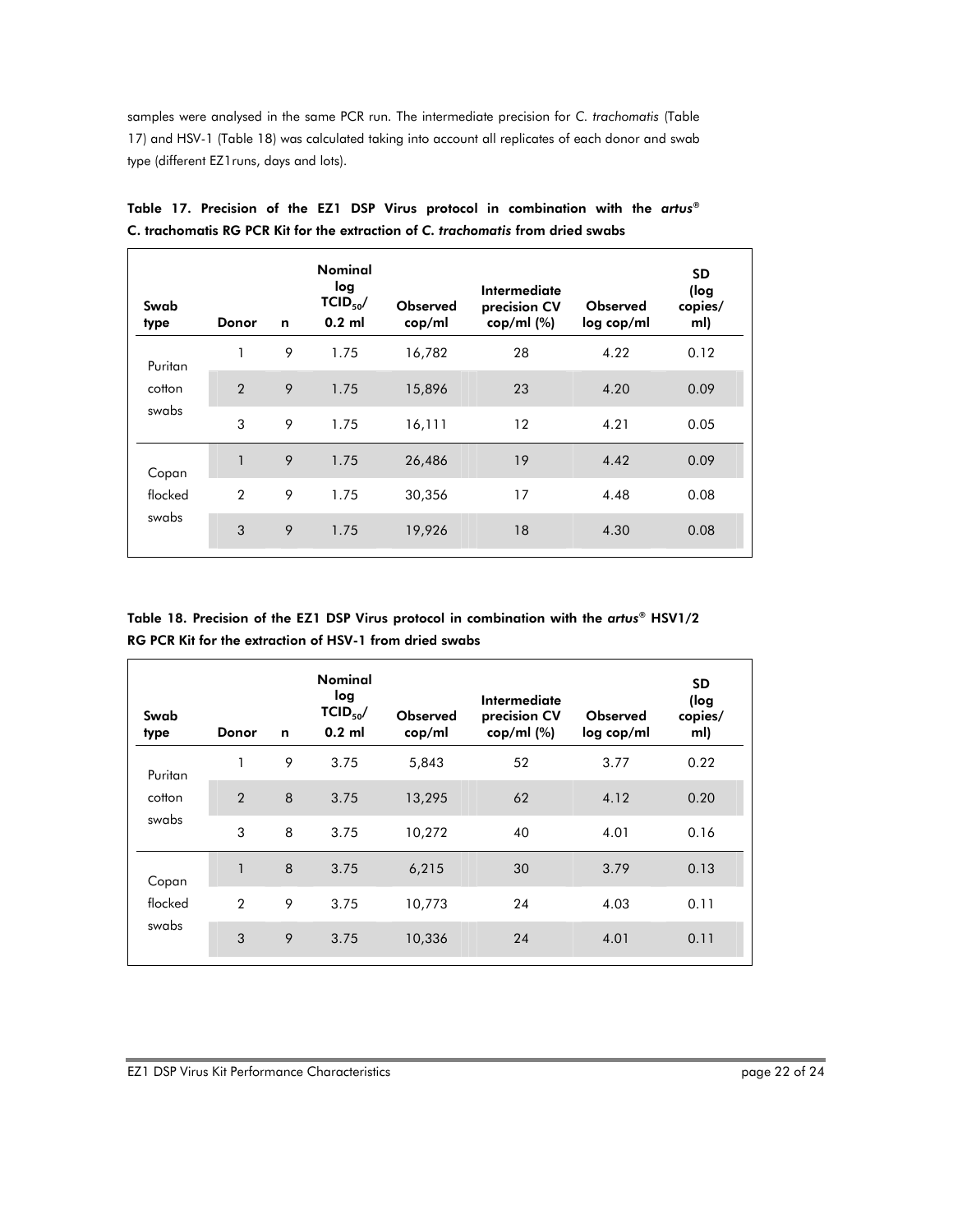# Respiratory samples (sputum)

# Correlation study

A correlation study was conducted for the EZ1 DSP Virus for the extraction of *Mycobacterium tuberculosis* from negative human sputum. A dilution series with 4 different virus titers was tested in single replicates in comparison to a reference method. Bacterial DNA was extracted from 200 μl sputum, pretreated with Sputasol (Oxoid Limited, ref. SR0233) and lysozyme (Sigma-Aldrich, cat. no. L6876) as described in the EZ1 DSP Virus Handbook Version 4, and eluted in 90 μl elution buffer (AVE). Analysis was done with the *artus*® M. tuberculosis RG PCR assay (Figure 10).